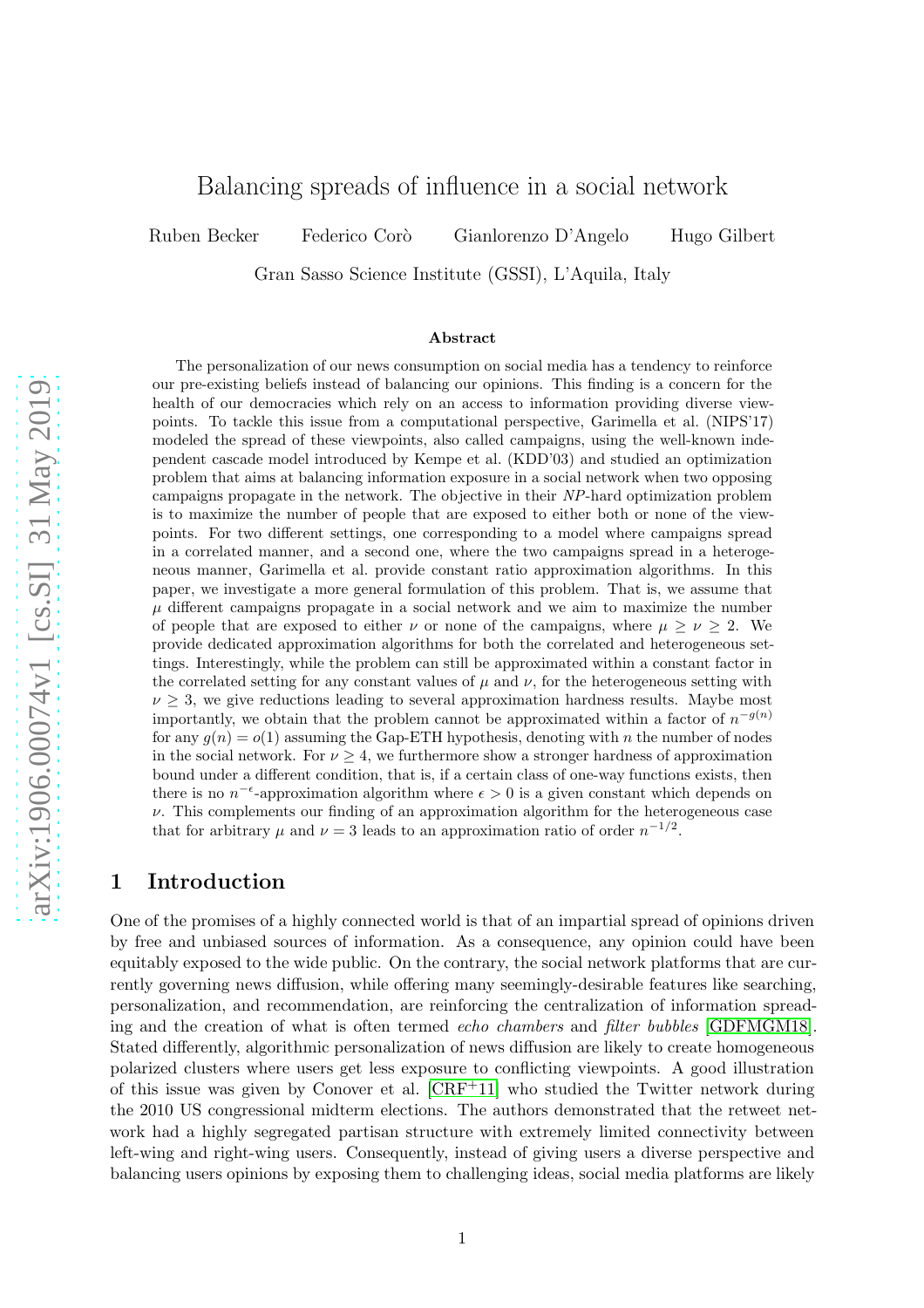to make users more extreme by only exposing them to views that reinforce their pre-existing beliefs  $[CRF<sup>+</sup>11, DVBZ<sup>+</sup>16]$  $[CRF<sup>+</sup>11, DVBZ<sup>+</sup>16]$  $[CRF<sup>+</sup>11, DVBZ<sup>+</sup>16]$ .

To address this issue from a computational perspective, Garimella et al. [GGPT17] introduced the problem of *balancing information exposure* in a social network. Following the *influence maximization paradigm* going back to the seminal work of Kempe et al. [\[KKT03,](#page-13-2) KKT15], their problem involves two opposing viewpoints or campaigns that propagate in a social network following the *independent cascade model*. Given initial seed sets for both campaigns, a centralized agent is then responsible for selecting a small number of additional seed users for each campaign in order to maximize the number of users that are reached by either both or none of the campaigns. The authors study this problem in two different settings, namely the *heterogeneous* and *correlated* settings. The heterogeneous setting corresponds to the general case in which there is no restriction on the probabilities with which the campaigns propagate. Contrarily, in the correlated setting, the probability distributions for different campaigns are identical and completely correlated. After proving that the optimization problem of balancing information exposure is *NP*-hard, the authors designed efficient approximation algorithms with an approximation ratio of  $(1 - 1/e - \epsilon)/2$  for both settings.

Our Contribution. We address the main open problem in [GGPT17], that is we generalize their optimization problem to a setting with possibly more than two campaigns. More precisely, let  $\mu$  and  $\nu$  be fixed constants such that  $2 \leq \nu \leq \mu$ . In our general problem, there are  $\mu$  opposing campaigns and the task is to maximize the number of nodes in the network that are reached by at least  $\nu$  campaigns or remain oblivious to all of them. We term this problem the  $\mu$ - $\nu$ -BALANCE problem. Interestingly, we obtain results that surprisingly differ from the ones of Garimella et al. [GGPT17]. Indeed, while we show that any  $\mu$ - $\nu$ -BALANCE problem can be approximated within a constant factor in the correlated setting (Section [5\)](#page-10-0), we obtain strong approximation hardness results in the heterogeneous setting. In particular, when  $\nu > 3$ , we show that under the Gap Exponential Time Hypothesis [\[Man17\]](#page-13-3), there is no  $n^{-g(n)}$ -approximation algorithm with  $q(n) = o(1)$  for the  $\mu$ - $\nu$ -BALANCE problem where n is the number of nodes. Moreover, when  $\nu \geq 4$ , we show that if a certain class of one-way functions exists [\[App13\]](#page-12-1), there is no  $n^{-\epsilon}$ -approximation algorithm for the  $\mu$ - $\nu$ -BALANCE problem where  $\epsilon > 0$  is a constant which depends on  $\nu$  (Section [3\)](#page-5-0). We mitigate these hardness results by designing an algorithm with an approximation factor of  $\Omega(n^{-1/2})$  for the case where  $\nu = 3$  and  $\mu$  is an arbitrary constant (Section [4\)](#page-8-0).

Related work. There is a large literature on influence maximization, we refer the interested reader to [\[BBCL14,](#page-12-2) KKT15] and references therein. Here we focus on the literature about multiple campaigns running simultaneously on the same network. Budak et al. [\[BAEA11\]](#page-12-3) studied the problem of limiting as much as possible the spread of a "bad" campaign by starting the spreading of another "good" campaign that blocks the first one. The two campaigns *compete* on the nodes that they reach: once a node becomes active in one campaign it cannot change campaign. They prove that the objective function is monotone and submodular and hence they obtain a constant approximation ratio. Similar concepts of *competing cascades* in which a node can only participate in one campaign have been studied in several works [\[AM11,](#page-12-4) [BKS07,](#page-12-5) [CNWVZ07,](#page-12-6) [DGDM06,](#page-12-7) [KOW08,](#page-13-4) [LCL15,](#page-13-5) [ML12\]](#page-13-6). Game theoretic aspects like the existence of Nash equilibria have been also investigated in this case [\[AFPT10,](#page-12-8) [GHK14,](#page-13-7) [TAM12\]](#page-14-0). Borodin et al. [\[BBLO17\]](#page-12-9) consider the problem of controlling the spread of multiple campaigns by a centralized authority. Each campaign has its own objective function to maximize associated with its spread and the aim of a central authority is to maximize the social welfare defined as the sum of the selfish objective function of each campaign. They propose a truthful mechanism to achieve theoretical guarantees on the social welfare.

Two other works closely related to ours are the ones of Aslay et al. [\[AMGG18\]](#page-12-10) and Matakos et al. [\[MG18\]](#page-13-8). The former work tackles an item-aware information propagation problem in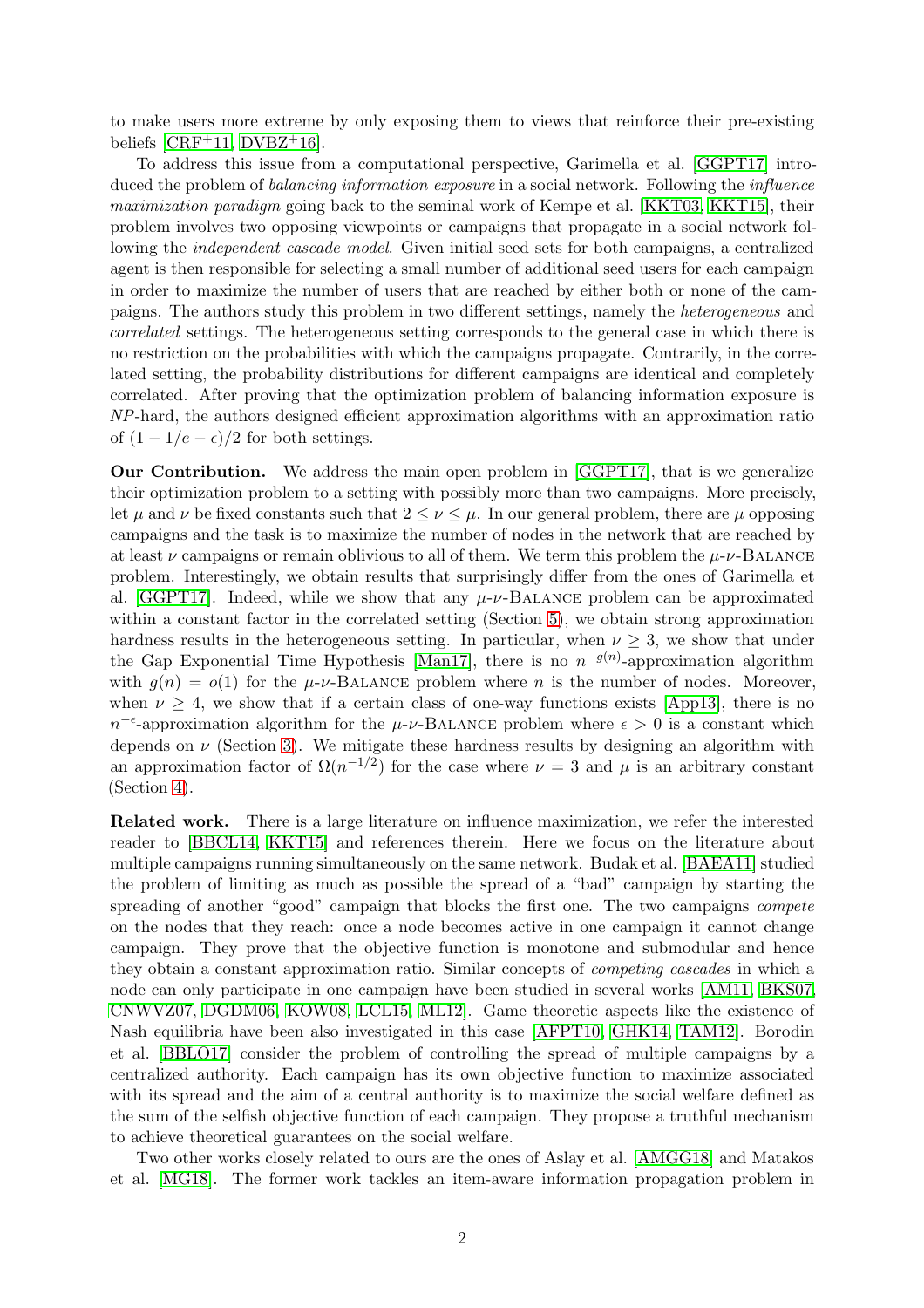which a centralized agent must recommend some articles to a small set of seed users such that the spread of these articles maximizes the expected diversity of exposure of the agents. The diversity exposure is measured by a sum of agent-dependent functions that takes into account user leanings. The authors show that the *NP*-hard problem they define amounts to optimizing a monotone and submodular function under a matroid constraint and design a constant factor approximation algorithm. The latter paper models the problem of maximizing the diversity of exposure in a social network as a quadratic knapsack problem. Here also the problem amounts to recommending a set of articles to some users in order to maximize a diversity index taking into account users' leanings and the strength of their connections in the social network. The authors show that the resulting diversity maximization problem is inapproximable and design a polynomial algorithm without an approximation guarantee.

### <span id="page-2-1"></span>2 Preliminaries

#### 2.1 Independent Cascade model

We introduce the well-known *Independent Cascade model*. We mostly follow the terminology and notation from Kempe et al. [KKT15]. Given a directed graph  $G = (V, E)$ , probabilities  $p: E \to [0,1]$  and an initial node set  $A \subseteq V$  called a set of *seed nodes*. Define  $A_0 = A$ . For  $t \ge 0$ , we call a node  $v \in A_t$  *active* at time t. If a node v is active at time  $t \geq 0$  but was not active at time  $t-1$ , i.e.,  $v \in A_t \setminus A_{t-1}$  (formally let  $A_{-1} = \emptyset$ ), it tries to activate each neighbor w, independently, with a probability of success equal to  $p_{vw}$ . In case of success w becomes active at step  $t + 1$ , i.e.,  $w \in A_{t+1}$ . If at some time  $t^* \geq 0$ , we have that  $A_{t^*} = A_{t^*+1}$  we say that the process has *quiesced* and call  $t^*$  the time of quiescence. For an initial set  $A$ , we denote with  $\sigma(A) = \mathbb{E}[A_{t^*}]$  the expected number of nodes activated at the time of quiescence when running the process with seed nodes A. Kempe et al. showed that this process is equivalent to what is referred to as the *Triggering Model*, see [KKT15, Proof of Theorem 4.5]. For a node  $v \in V$ , let  $N_v$  denote all in-neighbors of v. Here, every node independently picks a *triggering set*  $T_v \subseteq N_v$ according to a distribution over subsets of its in-neighbors, namely  $T_v = S$  with probability  $\prod_{u\in S} p_{uv} \cdot \prod_{u\in N_v\setminus S} (1-p_{uv})$ . For a possible outcome  $X = (T_v)_{v\in V}$  of triggering sets for the nodes V, let  $\rho_X(A)$  be the set of nodes reachable from A in the outcome X. Note that after sampling X, the quantity  $\rho_X(A)$  is deterministic. According to Kempe et al. [KKT15], this model is equivalent to the Independent Cascade model and it holds that  $\sigma(A) = \mathbb{E}_X[|\rho_X(A)|]$ , where the expectation is over the outcome profile X. While it is not feasible to compute  $\rho_X(A)$  for all outcome profiles X, it is possible to obtain a  $(1 \pm \epsilon)$ -approximation to  $\sigma(A)$ , with probability at least  $1-\delta$ , by sampling  $\Omega(|V|^2 \log(1/\delta)/\epsilon^2)$  possible outcomes X and computing the average over the corresponding values  $|\rho_X(A)|$ , see [KKT15, Proposition 4.1].

#### 2.2 The  $\mu$ - $\nu$ -Balance problem

Inspired by the work of Garimella et al. [GGPT17], we consider several information spread processes, we also call them "campaigns", unfolding in parallel, each following the Independent Cascade model described above. Formally, we are given a graph  $G = (V, E)$  and  $\mu$  probability functions  $(p_i)_{i \in [\mu]}$ , where each  $p_i$  is a probability function as in the Independent Cascade model described above, i.e.,  $p_i: E \to [0,1]^1$  $p_i: E \to [0,1]^1$  $p_i: E \to [0,1]^1$  For an index  $i \in [\mu]$ , let  $X_i = (T_v)_{v \in V}$  be a possible outcome sampled using probabilities  $p_i$ . Then for a seed set  $A \subseteq V$ , we denote with  $\rho_{X_i}^{(i)}$  $X_i^{(i)}(A)$  the set of nodes reachable from A in outcome  $X_i$ . For an arbitrary sequence  $\mathcal{R} = (R_i)_{i \in [\mu]}$  of subsets of  $V$ , we define

 $\mathrm{NoSM}_{\mu,\nu}(\mathcal{R}):=\left\lvert (V\setminus \bigcup_{i\in [\mu]} R_i) \cup \bigcup_{M\subseteq [\mu]: |M|\geq \nu} \bigcap_{i\in M} R_i \right\rvert$ 

<span id="page-2-0"></span><sup>&</sup>lt;sup>1</sup>For  $n \in \mathbb{N}$ , we use  $\boxed{n}$  to denote the set  $\{1, \ldots, n\}$ .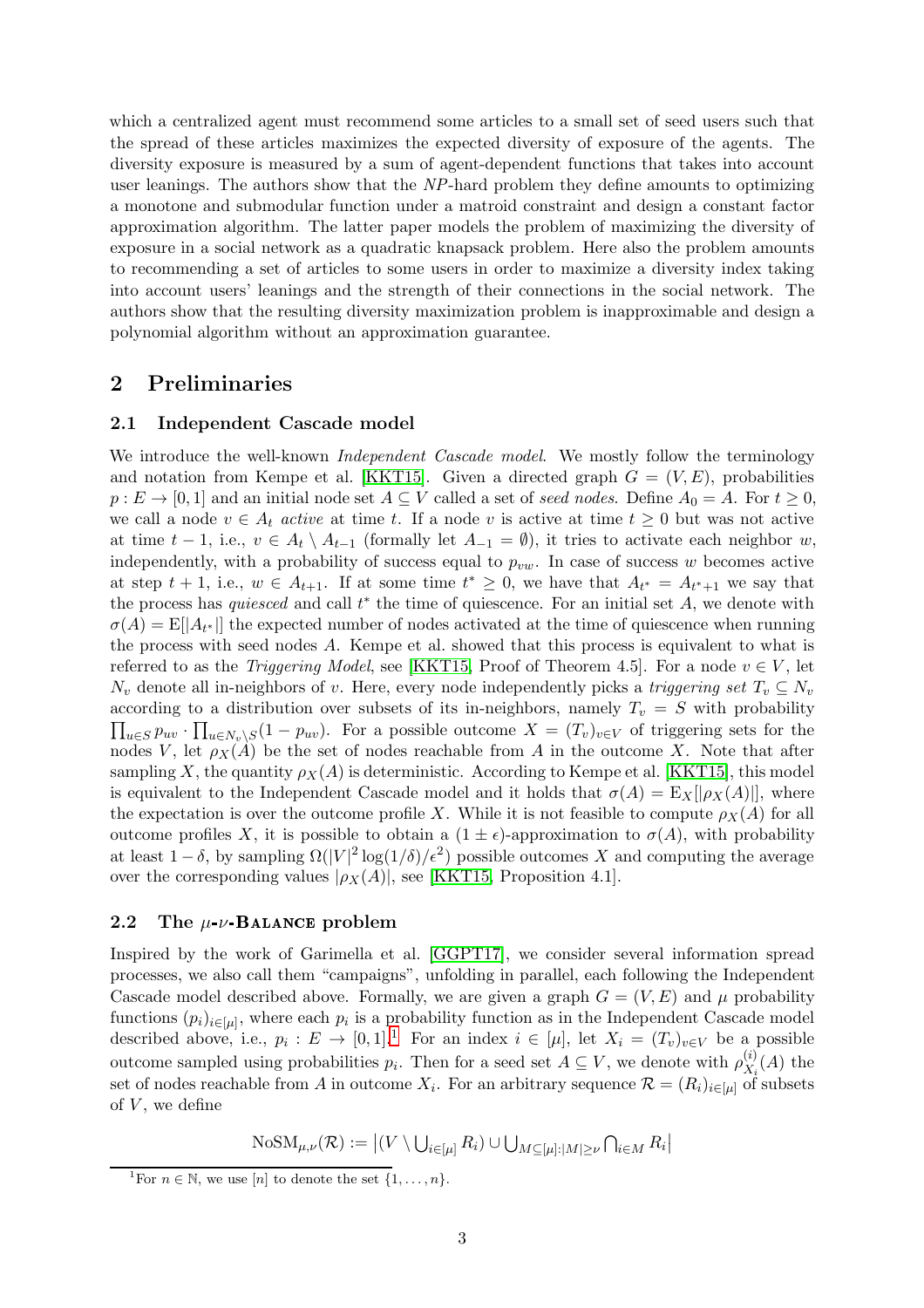to be the number of nodes that are contained in none or in sufficiently many, i.e., in at least v, of the sets in R. Let  $\mathcal{X} = (X_i)_{i \in [\mu]}$  be an outcome profile by letting  $X_i$  be a possible outcome according to distribution  $p_i$ . Then, for  $\mathcal{A} = (A_i)_{i \in [\mu]}$  with  $A_i \subseteq V$ , we denote with  $\rho_{\mathcal{X}}(\mathcal{A})=(\rho_{X_i}^{(i)}$  $(X_i(X_i))_{i\in[\mu]}$  the set of reached nodes in the outcome X from seed sets A. For two sequences of sets  $A, \mathcal{A}'$ , and a set  $A$ , we let  $A \cup \mathcal{A}' = (A_i \cup A'_i)_{i \in [\mu]}$  be the element-wise union and  $A \cap A = (A_i \cap A)_{i \in [\mu]}$  be the element-wise intersection with the set A.

For constant integers  $\mu \geq \nu \geq 2$ , we consider the following optimization problem:

| $\mu$ - $\nu$ -Balance                                                                                                                                |
|-------------------------------------------------------------------------------------------------------------------------------------------------------|
| Input: Graph $G = (V, E)$ , probabilities $\mathcal{P} = (p_i)_{i \in [\mu]}$ , seed sets $\mathcal{I} = (I_i)_{i \in [\mu]}$ , and $k \geq 2$ .      |
| Find: sets $S = (S_i)_{i \in [\mu]}$ with $\sum_{i \in [\mu]}  S_i  \leq k$ , such that $\Phi_{\mu,\nu}^{\mathcal{I}}(\mathcal{S})$ is maximum, where |
| $\Phi_{\mu,\nu}^{\mathcal{I}}(\mathcal{S}):=\mathrm{E}_{\mathcal{X}}[\text{NoSM}_{\mu,\nu}(\rho_{\mathcal{X}}(\mathcal{I}\cup\mathcal{S}))].$         |

We refer to the objective function simply by  $\Phi(S)$ , in case  $\mathcal{I}$ ,  $\mu$ , and  $\nu$  are clear from the context. We assume  $k \leq \nu |V|$  as otherwise the problem becomes trivial by choosing  $S_i = V$ for every  $i \in [\nu]$ . Moreover, we assume w.l.o.g. that  $|V| \ge \mu$  and  $k \ge \nu$ , since |V| and k are input parameters and  $\mu$  and  $\nu$  are constant numbers. Following Garimella et al. [GGPT17], we distinguish two settings. (1) The *heterogeneous* setting corresponds to the general case in which there is no restriction on  $P_1$ . (2) In the *correlated* setting, the distributions  $p_i$  are identical and completely correlated for all  $i \in [\mu]$ . That is, if an edge  $(u, v)$  propagates a campaign to v, it propagates all campaigns that reach u to v.

Decomposing the Objective Function. In all of our algorithms, we use the approach of decomposing the objective function into summands and approximating the summands separately. For an outcome profile X, and seed sets  $\mathcal{I} = (I_i)_{i \in [\mu]},$  we define  $V_{\mathcal{X}}^{\ell, \bar{\mathcal{I}}} \subseteq V$ , for  $\ell = 0, \ldots, \mu$ , to be the set of nodes that are reached by exactly ℓ campaigns *from the seed sets* I. Formally, for any value  $\ell \in [\mu],$ 

$$
V_{\mathcal{X}}^{\ell,\mathcal{I}}:=\bigcup\nolimits_{\tau\in\binom{[\mu]}{\ell}}\Big(\bigcap_{i\in\tau}\rho_{X_i}^{(i)}(I_i)\setminus\bigcup_{j\in[\mu]\setminus\tau}\rho_{X_j}^{(j)}(I_j)\Big),
$$

where  $\binom{[\mu]}{\ell}$  $\ell^{(\mu)}$  denotes the set  $\{\tau \subseteq [\mu] : |\tau| = \ell\}$ . We write  $V_{\mathcal{X}}^{\ell}$ , if the initial seed sets  $\mathcal{I}$  are clear from the context. In the above definition, by convention an empty union is the empty set, while an empty intersection is the whole universe, here  $V$ . Accordingly, we define

$$
\Phi^{\ell}(\mathcal{S}) := \mathrm{E}_{\mathcal{X}} \left[ \mathrm{NoSM}_{\mu,\nu}(\rho_{\mathcal{X}}(\mathcal{I} \cup \mathcal{S}) \cap V_{\mathcal{X}}^{\ell,\mathcal{I}}) \right].
$$

Note that  $\Phi^{\ell}(\mathcal{S})$  is the expected number of nodes that are reached by 0 or at least  $\nu$  campaigns, resulting from nodes that have been reached by exactly  $\ell$  campaigns from  $\mathcal{I}$ . Now, the objective function decomposes as

$$
\Phi(\mathcal{S}) = \mathbb{E}_{\mathcal{X}}\left[\text{NoSM}_{\mu,\nu}(\rho_{\mathcal{X}}(\mathcal{I}\cup\mathcal{S}))\right] = \mathbb{E}_{\mathcal{X}}\left[\sum_{\ell\in[\mu]} \text{NoSM}_{\mu,\nu}(\rho_{\mathcal{X}}(\mathcal{I}\cup\mathcal{S})\cap V_{\mathcal{X}}^{\ell})\right] = \sum_{\ell\in[\mu]} \Phi^{\ell}(\mathcal{S}),
$$

using linearity of expectation and that sets  $V_X^{\ell}$  are disjoint. Furthermore, we will denote by

$$
\Phi^{\geq \ell}(\mathcal{S}) := \sum_{i=\ell}^{\mu} \Phi^{i}(\mathcal{S}) = \mathrm{E}_{\mathcal{X}} \left[ \mathrm{NoSM}_{\mu,\nu}(\rho_{\mathcal{X}}(\mathcal{I} \cup \mathcal{S}) \setminus (\cup_{j=0}^{\ell-1} V_{\mathcal{X}}^{j})) \right].
$$

Again,  $\Phi^{\geq \ell}(\mathcal{S})$  denotes the expected number of nodes that are reached by sufficiently many campaigns or none of them resulting from nodes that have previously been reached by *at least* l campaigns. Clearly,  $\Phi(\mathcal{S}) = \Phi^{\geq 0}(\mathcal{S})$ . For convenience, in what follows, we will often refer to S as a set of pairs in  $V = V \times [\mu]$ , where picking pair  $(v, i)$  into S corresponds to picking v into set  $S_i$ . We fix the following observations: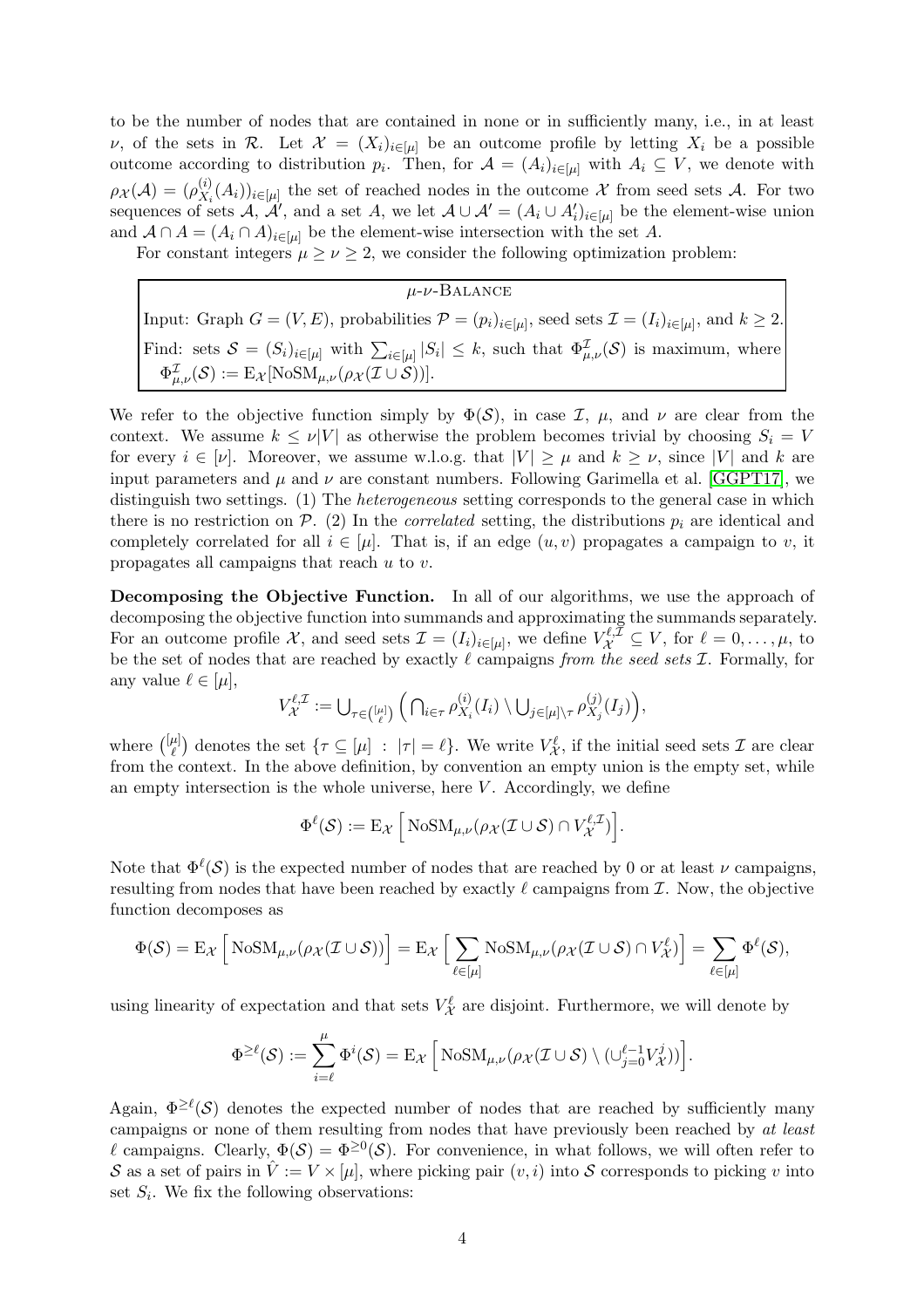- For  $\ell = 0$ ,  $\Phi^0(\mathcal{S})$  is optimal when  $\mathcal{S} = (\emptyset)_{i \in [\mu]}$ . The achieved value is the expected size of  $V^0_{\mathcal{X}}$ :  $\Phi^0(\mathcal{S}) = \mathbb{E}_{\mathcal{X}}[\text{NoSM}_{\mu,\nu}(\rho_{\mathcal{X}}(\mathcal{I} \cup (\emptyset)_{i\in[\mu]})) \cap V^0_{\mathcal{X}})] = \mathbb{E}_{\mathcal{X}}[[V^0_{\mathcal{X}}]].$
- For  $\ell = \nu 1$ , the function  $\Phi^{\geq \nu 1}(\mathcal{S}) = \sum_{i=\nu-1}^{\mu} \Phi^i(\mathcal{S})$  is monotone and submodular.

A First Structural Lemma. When applying the standard greedy hill climbing algorithm to finding a set of size k maximizing a submodular set function the key property that is used in the analysis is the following. At any stage of the greedy algorithm there exists an element which leads to an improvement that is at least a fraction of k of the difference of the optimal and the current solution, compare for example [\[Hoc97,](#page-13-9) Lemma 3.13]. Maybe the most important structural lemma underlying our algorithms is a very similar result for the functions  $\Phi^{\geq \ell}$ .

<span id="page-4-1"></span>**Lemma 1.** Let  $\ell \in [1, \nu - 1]$  and  $\mathcal{S} \subseteq \hat{V}$  with  $|\mathcal{S}| \leq k - (\nu - \ell)$  and define  $U := \{ \tau \subseteq$  $\hat{V}, |\tau| = \nu - \ell$ . Then,  $\tau^* = \argmax \{ \Phi^{\geq \ell}(S \cup \tau) : \tau \in U \}$  satisfies  $\Phi^{\geq \ell}(\mathcal{S} \cup \tau^*) - \Phi^{\geq \ell}(\mathcal{S}) \geq 0$  $(\Phi^{\geq \ell}(\mathcal{S}^*_{\geq \ell}) - \Phi^{\geq \ell}(\mathcal{S}))/\binom{k}{\nu - k}$  $\bigcup_{\nu-\ell}^k$ ), where  $\mathcal{S}_{\geq \ell}^*$  is an optimal solution of size  $k$  to maximizing  $\Phi^{\geq \ell}$ .

*Proof.* Let X be an outcome profile and let v be an arbitrary node in  $V' := V \setminus \bigcup_{j=0}^{\ell-1} V_{\mathcal{X}}^j$  $\chi^{\mathcal{I}}$ . Let us denote by  $\mathbb{1}_{\mathcal{X}}^{\mathcal{S}}(v)$  the indicator function that is one if v is reached by at least  $\nu$  campaigns in outcome profile X from seed sets  $\mathcal{I} \cup \mathcal{S}$  and zero otherwise. We note that  $\Phi^{\geq \ell}(\mathcal{S}) = \mathbb{E}_{\mathcal{X}} \left[ \sum_{v \in V'} \mathbb{1}_{\mathcal{X}}^{\mathcal{S}}(v) \right]$ . Now, define  $Y := \{ \tau \subseteq S_{\geq \ell}^* : |\tau| = \nu - \ell \}, \text{ i.e., } Y \text{ are the sets of nodes in } S_{\geq \ell}^* \text{ of size } \nu - \ell. \text{ We}$ now argue that the following inequality holds for v and  $\mathcal{X}$ :

<span id="page-4-0"></span>
$$
\mathbb{1}_{\mathcal{X}}^{\mathcal{S}_{\geq \ell}^*}(v) - \mathbb{1}_{\mathcal{X}}^{\mathcal{S}}(v) \leq \sum_{\tau \in Y} (\mathbb{1}_{\mathcal{X}}^{\mathcal{S} \cup \tau}(v) - \mathbb{1}_{\mathcal{X}}^{\mathcal{S}}(v)). \tag{1}
$$

If the left hand side is not positive, the inequality holds, since the right hand side cannot be negative by monotonicity. Hence, assume that the left hand side is positive. In that case it holds that  $1\frac{S_{\geq}^{*}}{\chi}(v) = 1$ , but  $1\frac{S}{\chi}(v) = 0$ , i.e., in outcome profile X, v is reached by at least  $\nu$  campaigns from seed sets  $\mathcal{I} \cup \mathcal{S}_{\geq \ell}^*$  but not from seed sets  $\mathcal{I} \cup \mathcal{S}$ . For such v, there must be a set  $\tau \in Y$ such that adding  $\tau$  to  $S$  results in v being reached by  $\nu$  campaigns (recall that  $v \in V'$  and thus v is already reached by at least  $\ell$  campaigns). Thus, there exists a set in Y that contributes a value of 1 on the right hand side and we may conclude that [\(1\)](#page-4-0) holds. Now, using linearity of expectation and [\(1\)](#page-4-0), we obtain

$$
\Phi^{\geq \ell}(\mathcal{S}_{\geq \ell}^*) - \Phi^{\geq \ell}(\mathcal{S}) \! = \! \mathbf{E}_{\mathcal{X}} \Big[ \sum_{v \in V'} (\mathbb{1}_{\mathcal{X}}^{\mathcal{S}_{\geq \ell}^*}(v) - \mathbb{1}_{\mathcal{X}}^{\mathcal{S}}(v)) \Big] \! \leq \! \mathbf{E}_{\mathcal{X}} \Big[ \sum_{v \in V'} \sum_{\tau \in Y} (\mathbb{1}_{\mathcal{X}}^{\mathcal{S} \cup \tau}(v) - \mathbb{1}_{\mathcal{X}}^{\mathcal{S}}(v)) \Big].
$$

Using linearity of expectation again, we obtain that the rig ht hand side above is equal to  $\sum_{\tau \in Y} (\Phi^{\geq \ell}(\mathcal{S} \cup \tau) - \Phi^{\geq \ell}(\mathcal{S}))$ . Then, the statement follows by the maximality of  $\tau^*$  and the fact that  $|Y| \leq {k \choose \nu}$  $_{\nu-\ell}^{\ \ k}$ .  $\Box$ 

The Correlated Case. For the correlated setting, where probability functions are identical for all campaigns and the cascade processes are completely correlated, we introduce an additional function called  $\Psi$ . First note that in the correlated setting, the outcome profile X in the definition of  $\Phi(\mathcal{S})$  satisfies  $X_1 = \ldots = X_u$ . In order to define  $\Psi$ , we introduce an additional fictitious campaign, call it campaign 0, that spreads with the same probability  $p_0 = p_1 = \ldots = p_\mu$  as the other  $\mu$  campaigns. We extend the outcome  $\mathcal{X} = (X_i)_{i \in [\mu]}$  with  $X_1 = \ldots = X_\mu$  to contain also an identical copy  $X_0$  and define  $\Psi: 2^{V \times \{0\}} \to [n]$  by

$$
\Psi(\mathcal{T}) := \mathrm{E}_{\mathcal{X}}\left[ \left| \left( \rho_{X_0}^{(0)}(\mathcal{T}) \cap \bigcup_{j=1}^{\nu-1} V_{\mathcal{X}}^j \right) \cup \bigcup_{j=\nu}^{\mu} V_{\mathcal{X}}^j \right| \right].
$$

Observe that  $\Psi(\mathcal{T})$  measures the expected number of nodes that are either (1) reached by more than  $\nu$  campaigns from  $\mathcal I$  or (2) are reached by at least one campaign from  $\mathcal I$  and are reached by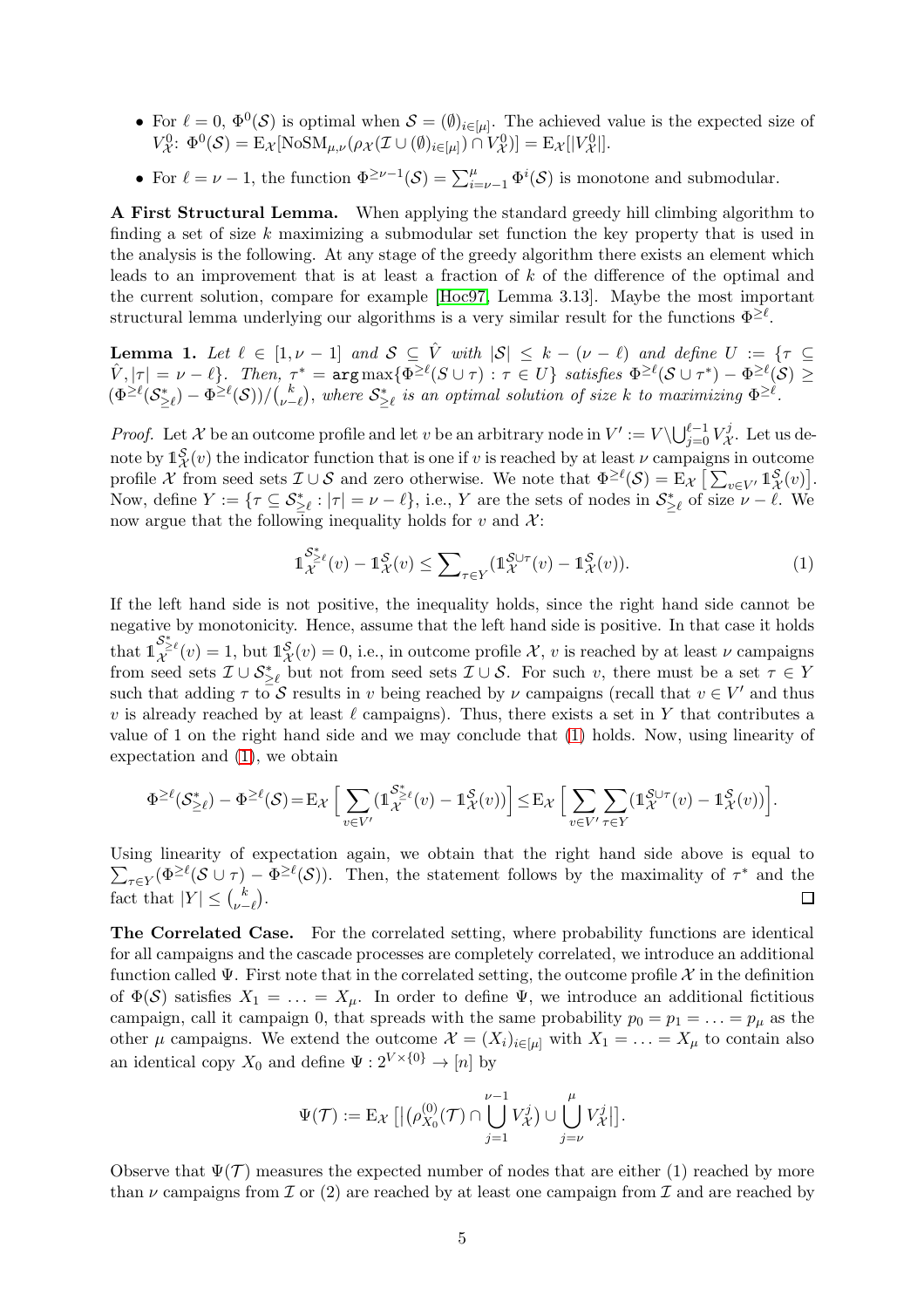the fictitious campaign 0 from  $\mathcal T$ . Note that nodes from (1) are already reached by sufficiently many campaigns while nodes from  $(2)$  have been reached by some campaign from  $\mathcal I$  and, as witnessed by  $\Psi$ , can be reached from the nodes in T. Note that  $\Psi$  is monotone and submodular in S which follows directly from  $\sigma$  having these properties.

Approximating  $\Psi$  and  $\Phi^{\geq \ell}$ . As mentioned above, already in the standard independent cascade process, it is not feasible to evaluate the function  $\sigma$  exactly. However,  $\sigma$  can be approximated to within a factor of  $(1 \pm \epsilon)$  by sampling a polynomial number of times. A very similar approach works for approximating the functions  $\Psi$  and  $\Phi^{\geq \ell}$  for  $\ell \in [0, \nu]$ . That is, there is an algorithm  $\text{approx}(f, \mathcal{S}, \mathcal{I}, \nu, \epsilon, \delta)$  that, for  $f \in {\Psi, \Phi^{\geq 0}, \dots, \Phi^{\geq \nu}}$ , sets  $\mathcal S$  and  $\mathcal I$ , and parameters  $\nu, \epsilon, \delta$  returns a  $(1 \pm \epsilon)$ -approximation of  $f(S)$  with probability  $1 - \delta$ . We prove this fact in Appendix [A](#page-15-0) in Lemma [14.](#page-15-1) The proof relies on a Chernoff bound and is very similar to the original proof of Proposition 4.1 in [KKT15] for the  $\sigma$ -function.

All of our algorithms are of a greedy flavor, that is, we greedily choose sets in order to build the output set  $\mathcal{S}$ . We investigate the impact of the approximation on this approach in the following lemma. To this end, let f be a function from  $\{\Psi, \Phi^{\geq 1}, \dots, \Phi^{\geq \nu}\}\$  and, for some  $0 < \epsilon \leq 1$ , let  $\tilde{f}$  be a  $(1 \pm \epsilon')$ -approximation of  $f$  with  $\epsilon' := \epsilon/(e \cdot {k \choose \lambda)}$  $\lambda(f)$ , where  $\lambda(f)$  depends on f, namely  $\lambda(f) := \nu - \ell$  for  $f = \Phi^{\geq \ell}$  and  $\lambda(f) := 1$  for  $f = \Psi$ . We denote with  $D_f$  the universe over which f is defined, i.e.,  $D_f := \hat{V}$  for  $f = \Phi^{\geq \ell}$ , while  $D_f := V \times \{0\}$  for  $f = \Psi$ .

<span id="page-5-1"></span>**Lemma 2.** Let f and  $\tilde{f}$  be as above for some  $0 < \epsilon \leq 1$ . Let  $U := \{ \tau \subseteq D_f, |\tau| = \lambda(f) \}$ ,  $S \subseteq D_f$  with  $|S| \leq k - \lambda(f)$ , and let  $S^*$  denote a set maximizing f of size k. Then, either

$$
f(\mathcal{S}) \geq (1 - \frac{1}{e}) \cdot f(\mathcal{S}^*)
$$
 or  $f(\mathcal{S} \cup \tilde{\tau}) - f(\mathcal{S}) \geq (1 - \epsilon) \cdot (f(\mathcal{S} \cup \tau^*) - f(\mathcal{S})),$ 

 $where \tau^* := \arg \max \{ f(S \cup \tau) : \tau \in U \}, \text{ and } \tilde{\tau} := \arg \max \{ \tilde{f}(S \cup \tau) : \tau \in U \}.$ 

We defer the proof to Appendix [A.](#page-15-0) In summary: either S already yields a  $(1 - 1/e)$ approximation of the optimum of f or a set  $\tau$  of size  $\lambda(f)$  maximizing an approximation  $\tilde{f}$ of f can lead to a progress of at least an  $(1 - \epsilon)$ -fraction of the maximum progress possible.

<span id="page-5-2"></span>Maximizing  $\Phi^{\geq \nu-1}$  and  $\Psi$ . Here, we fix the result that the standard greedy hill climbing algorithm, we refer to it as  $\text{GREDY}(f, \epsilon, \delta, \mathcal{I}, \nu, k)$ , can be applied in order to approximate both  $f \in {\Phi}^{\geq \nu-1}, \Psi$  to within a factor of  $1 - 1/e - \epsilon$  for any  $0 < \epsilon < 1$  with probability at least  $1 - \delta$  for any  $0 < \delta \leq 1/2$ . This is based on the fact that these functions are submodular and monotone set functions. See Appendix [A](#page-15-0) for a pseudo-code implementation and a proof of the submodularity property. Since we can only evaluate  $\Phi^{\geq \nu-1}$  and  $\Psi$  approximately, we obtain the additive  $\epsilon$ -term.

<span id="page-5-3"></span>**Lemma 3.** Let  $f \in {\Phi}^{\geq \nu-1}, \Psi$  *and let*  $0 < \epsilon < 1$  *and*  $0 < \delta \leq 1/2$ *. With probability at least*  $1 - \delta$ , GREEDY( $f, \epsilon, \delta, \mathcal{I}, \nu, k$ ) *returns* S *satisfying*  $f(\mathcal{S}) \geq (1 - 1/e - \epsilon) \cdot f(\mathcal{S}^*)$ , *where*  $\mathcal{S}^*$  *is an optimal solution of size* k *to maximizing* f*.*

### <span id="page-5-0"></span>3 Hardness of Approximation for the Heterogeneous Case

We now let  $d \geq 2$  be a constant. In this section, we show that in the heterogeneous setting for  $\nu \geq d + 1$ , the  $\mu$ - $\nu$ -BALANCE problem is as hard to approximate as the DENSEST- $k$ -SUB- $d$ -HYPERGRAPH problem [\[CDK](#page-12-11)+18]. Notably, this result has the following consequences: if  $d = 2$ there is no  $n^{-g(n)}$ -approximation algorithm with  $g(n) = o(1)$  for  $\mu$ - $\nu$ -BALANCE under the Gap Exponential Time Hypothesis (Gap-ETH). For general  $d \geq 3$ , we get that there is no  $n^{-\epsilon}$ approximation algorithm for a given constant  $\epsilon > 0$  which depends on d under the assumption that a particular class of one way functions exists [\[App13\]](#page-12-1). We recall the definition of the Densest-k-Sub-d-hypergraph problem.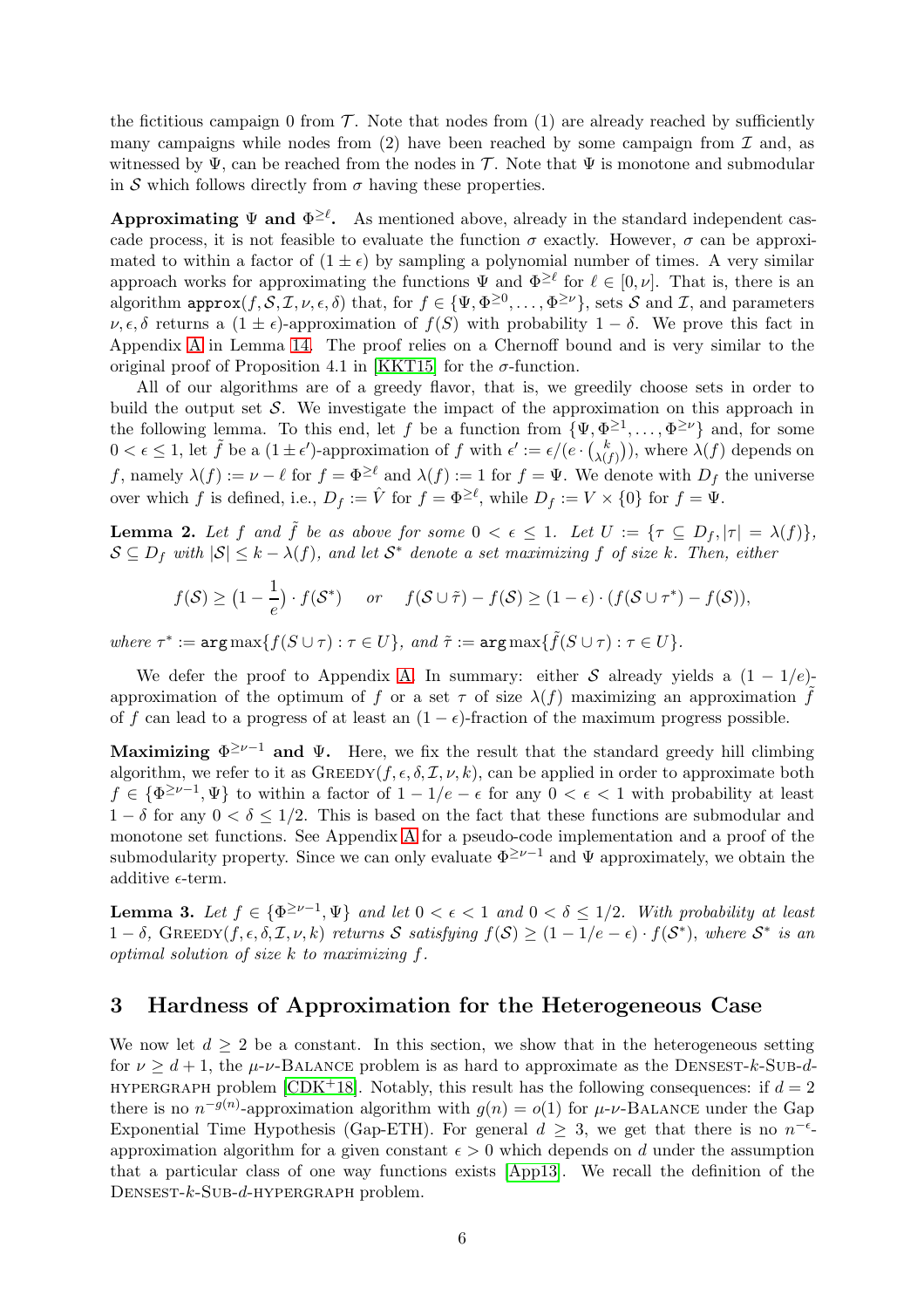

<span id="page-6-0"></span>Figure 1: This figure illustrates the case  $d = 3$ . For an hyperedge  $e = \{u, v, w\}$  in G, we get  $d! \binom{\mu-\nu+d}{d}$  $\binom{\nu+d}{d}$  schemes of the above type, one for each set  $\iota = \{i, j, k\} \in J$  and for each way of ordering them given by a permutation  $\pi \in S_d$ . Probabilities that are not given are equal to 0.

 $D$ ENSEST- $k$ -SUB- $d$ -HYPERGRAPH Input: d-Regular Hypergraph  $G = (V, E)$ , integer  $k \geq d$ . Find: set  $S \subseteq V$  with  $|S| \leq k$ , s.t.  $|E(S)|$  is maximum, where  $E(S) := \{e \in E : e \subseteq S\}$ .

A d-regular hypergraph is a hypergraph in which all hyperedges are composed of exactly d vertices, where d is a constant. When  $d = 2$ , DENSEST-k-SUB-d-HYPERGRAPH is known as the Densest-k-Subgraph problem. For the hardness of approximation proof, we consider the following transform  $\tau$  of an instance  $(G = (V, E), k)$  of the DENSEST-k-SUB-d-HYPERGRAPH problem into an instance  $\tau(G, k) = (\overline{G} = (\overline{V}, \overline{A}), \mathcal{P}, \mathcal{I}, \overline{k})$  of the  $\mu$ - $\nu$ -BALANCE problem.

- Define  $\overline{V} := V_{\square} \cup V_{\square}$ , where  $V_{\square} := V$ , i.e., for each node  $v \in V$ , we get a node v in  $\overline{V}$ . Moreover, let  $J := \begin{pmatrix} [\mu - \nu + d] \\ d \end{pmatrix}$  $\left\{ \begin{bmatrix} \mathcal{U}^{\dagger} & \mathcal{U}^{\dagger} \\ d & \end{bmatrix} \right\}$ , and  $S_d$  be the set of permutations of  $[d]$ ; we then define  $V_{\odot}$ as  $V_{\bigcirc} := \{e_{\iota,\pi}^t : e \in E, \iota \in J, \pi \in S_d, t \in [l]\}, \text{ i.e., for each edge } e \in E, \text{ we create } \lambda \iota \text{ nodes},$ where  $l := |V| + 1$  and  $\lambda := |S_d| \cdot |J| = d! \binom{\mu - \nu + d}{d}$  $\binom{\nu+d}{d}$ . That is, each set  $\iota$  of  $d$  campaigns in  $J$ , induces l nodes  $e_{\iota,\pi}^t, t \in [l]$  for each  $\pi$  in  $S_d$ .
- The arc set  $\overline{A}$  and the probabilities are defined as shown in Figure [1](#page-6-0) illustrating the case of  $d = 3$  (a more detailed illustration is provided in Appendix [B](#page-18-0) in Fig. [2\)](#page-18-1). We get this scheme in  $\overline{G}$  for every edge  $e = \{v_1, \ldots, v_d\} \in E$ , for each permutation  $\pi$  in  $S_d$ , and for each set in J of d campaigns.
- The initial seed sets  $\mathcal I$  are defined as  $I_1 = I_2 = \ldots = I_{\mu-\nu+d} = \emptyset$ ,  $I_{\mu-\nu+d+1} = \ldots = I_{\mu} = \overline{V}$ .
- The budget is the same as in the DENSEST-k-SUB-d-HYPERGRAPH problem, i.e.,  $\overline{k} = k$ .

Note that each node in  $\overline{G}$  is already covered by  $\nu - d$  campaigns and that the instance generated is deterministic, in the sense that probability values are either 0 or 1.

Let us now fix a  $\mu$ - $\nu$ -BALANCE instance  $P = (\overline{G} = (\overline{V}, \overline{A}), \mathcal{P}, \mathcal{I}, \overline{k})$  resulting from the transform  $\tau$  as image of a DENSEST-k-SUB-d-HYPERGRAPH instance  $Q = (G = (V, E), k)$ . Clearly,  $\overline{V}$  is of cardinality  $|V| + \lambda l |E|$  and  $\overline{A}$  is of cardinality  $\lambda (l + d - 1)|E|$ . Let us denote by  $\Sigma$  the set of feasible solutions for P. For each  $S \in \Sigma$ , it holds that the objective function  $\Phi(S)$  can be decomposed as  $\Phi(\mathcal{S}) = \Phi_{\Box}(\mathcal{S}) + \Phi_{\odot}(\mathcal{S})$ , where

$$
\Phi_{\Box}(\mathcal{S}) := \text{NoSM}_{\mu,\nu}(\rho_{\mathcal{X}}(\mathcal{I} \cup \mathcal{S}) \cap V_{\Box}) \quad \text{ and } \quad \Phi_{\bigcirc}(\mathcal{S}) := \text{NoSM}_{\mu,\nu}(\rho_{\mathcal{X}}(\mathcal{I} \cup \mathcal{S}) \cap V_{\bigcirc}),
$$

for  $\mathcal X$  being the only possible (deterministic) outcome profile. Now, let  $\mathcal S^*, \mathcal S^*_\Box$ , and  $\mathcal S^*_\circ$  denote optimal solutions to the problem of maximizing  $\Phi$ ,  $\Phi_{\Box}$ , and  $\Phi_{\Diamond}$ , respectively, over Σ. The following lemma whose proof can be found in Appendix [B](#page-18-0) collects three statements. The first statement says that an optimal solution to  $\Phi$  also maximizes  $\Phi_{\odot}$ . The second statement says that there exists a feasible solution to P which achieves at least a multiple of  $l \cdot p$  of the objective value in DENSEST-k-SUB-d-HYPERGRAPH with  $p = d!/d^d$ . In the third statement, we observe that from a feasible solution to  $P$ , we can construct a feasible solution to  $Q$  while loosing only a factor of  $\lambda l$  in objective value.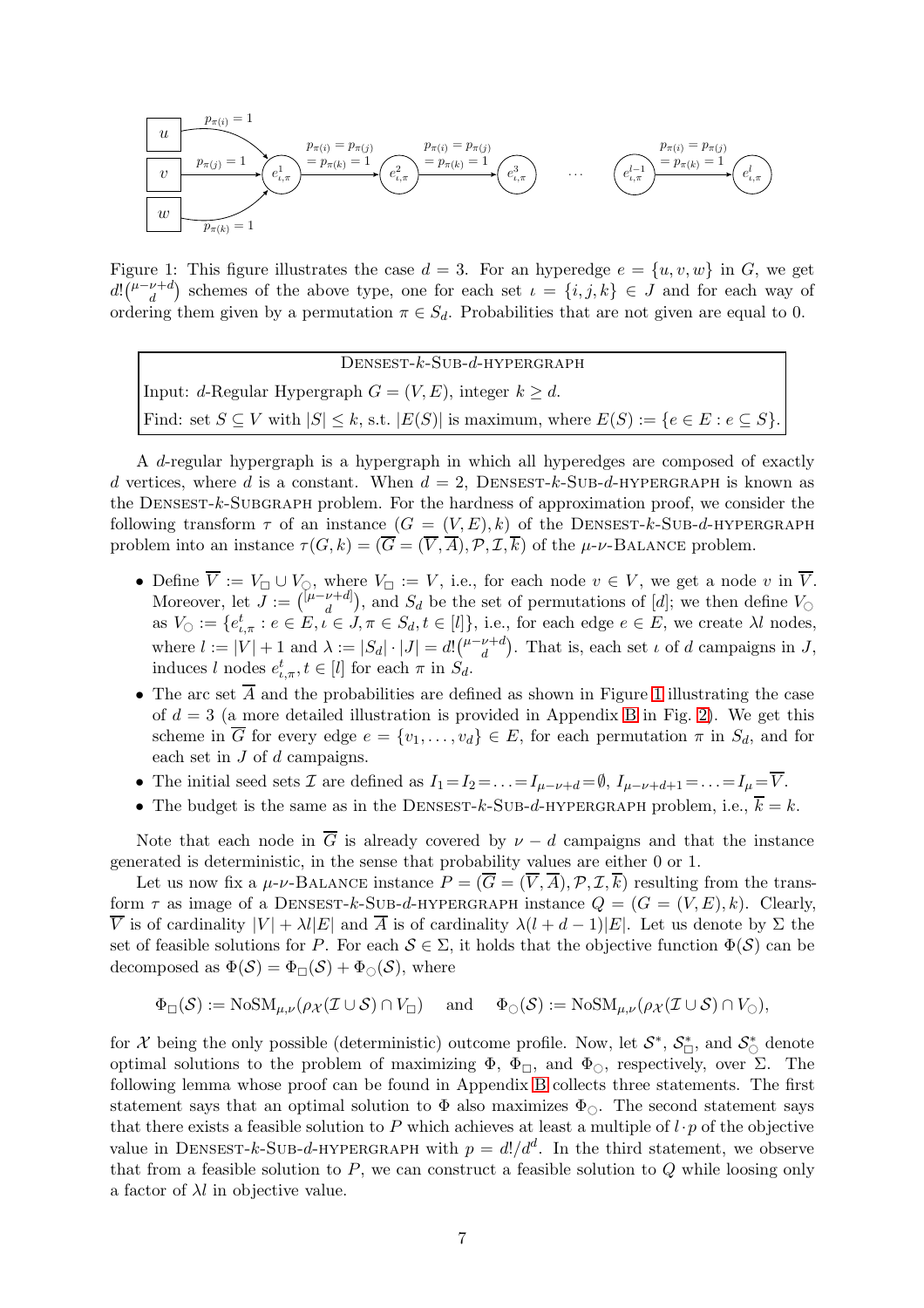<span id="page-7-2"></span><span id="page-7-1"></span>**Lemma 4.** (1) An optimal solution to  $\Phi$  also maximizes  $\Phi_{\bigcirc}$ , i.e.,  $\Phi_{\bigcirc}(\mathcal{S}_{\bigcirc}^{*}) = \Phi_{\bigcirc}(\mathcal{S}^{*})$ .

- <span id="page-7-0"></span>(2) It holds that  $\Phi_{\mathcal{O}}(\mathcal{S}_{\mathcal{O}}^*) \geq l \cdot p \cdot \text{DKSH}_{d}^*$ , where  $\text{DKSH}_{d}^*$  is the optimal value of  $\text{Densesr}-k-$ Sub-d-hypergraph in Q and  $p = d!/d^d$ .
- *(3) Given*  $S \∈ Σ$ *, we can, in polynomial time, build a feasible solution* S of Q such that  $|E(S)|$  ≥  $\Phi_{\bigcirc}(\mathcal{S})/(\lambda l)$ .

We are now ready to show the following relations between the complexity of the two problems. Note that the assumption that  $q$  is non-increasing is w.l.o.g.

**Theorem 5.** Let  $d \geq 2$ ,  $\nu \geq d+1$ , and  $p = d!/d^d$ , then we have the following two cases:

**Case**  $d = 2$ : Let  $\alpha(n) = n^{-g(n)}$  with g being non-increasing,  $g(n) = o(1)$  and  $\alpha(n) \in (0, 1]$ *and*  $\beta(n) = \frac{p \cdot n^{-6g(n)}}{2\lambda}$  $\frac{1}{2\lambda}$ .

**Case**  $d \geq 3$ : Let  $\alpha(n) = n^{-\epsilon(d)}$  where  $\epsilon(d) > 0$  is a constant which depends on  $d, \alpha(n) \in (0, 1]$ *and*  $\beta(n) = \frac{p \cdot n^{-\epsilon'(d)}}{2\lambda}$  $\frac{-\epsilon(a)}{2\lambda}$ , with  $\epsilon'(d) = (d+4) \cdot \epsilon(d)$ .

*In both cases the following statement holds: If there is an*  $\alpha(|\overline{V}|)$ *-approximate algorithm for the deterministic*  $\mu$ - $\nu$ -BALANCE *problem, then there is a*  $\beta(|V|)$ -*approximate algorithm for* DENSEST-k-SUB-d-HYPERGRAPH. Here  $|\overline{V}|$  and  $|V|$  denote the number of vertices in the  $\mu$ -v-BALANCE *and the* DENSEST-k-SUB-d-HYPERGRAPH *problems, respectively and*  $\lambda = d!|J|$ .

*Proof.* Let  $Q = (G, k)$  be an instance of the DENSEST-k-SUB-d-HYPERGRAPH problem and let  $P := (\overline{G} = (\overline{V}, \overline{E}), \mathcal{P}, \mathcal{I}, \overline{k}) = \tau(G, k)$  be the instance of the  $\mu$ - $\nu$ -BALANCE problem obtained by the transform  $\tau$ . For brevity, let  $n := |V|$  and  $\overline{n} := |\overline{V}|$ . Moreover, let S be an  $\alpha(|\overline{V}|)$ approximate solution to P, that is  $\Phi(S) \ge \alpha(|\overline{V}|) \Phi(S^*)$ . We show how to construct a  $\beta(n)$ approximate solution S to Q.

Using Lemma 4, [\(3\)](#page-7-0), we obtain a feasible solution S to Q with  $|E(S)| \geq \Phi_{\odot}(S)/(\lambda l)$ . We proceed by lower-bounding  $\Phi_{\odot}(\mathcal{S})$ . We can w.l.o.g. assume that  $\mathcal{S} \cap V_{\odot} = \emptyset$  and that  $\Phi_{\odot}(\mathcal{S}) \geq l$ . Indeed, if  $\Phi_{\text{O}}(\mathcal{S}) < l$  then  $\Phi_{\text{O}}(\mathcal{S}) = 0$  and we can build in polynomial-time a better solution by identifying one edge  $(v_1, \ldots, v_d)$  and propagating campaign i in  $v_i$ . This further implies that  $\Phi_{\cap}(\mathcal{S}) \geq \Phi_{\cap}(\mathcal{S})$  as  $l > n \geq \Phi_{\cap}(\mathcal{S})$ . We obtain

$$
\Phi_{\bigcirc}(S) \geq \frac{\Phi(S)}{2} \geq \frac{\alpha(\overline{n})}{2} \cdot \Phi(S^*) \geq \frac{\alpha(\overline{n})}{2} \cdot \Phi_{\bigcirc}(S^*) = \frac{\alpha(\overline{n})}{2} \cdot \Phi_{\bigcirc}(S^*_{\bigcirc}) \geq \frac{\alpha(\overline{n}) \cdot l \cdot p}{2} \cdot \text{DKSH}_d^*,
$$

using Lemma 4, [\(1\)](#page-7-1) and [\(2\)](#page-7-2) in the last two steps. In summary, we have  $|E(S)| \ge \frac{\alpha(\overline{n}) \cdot p}{2\lambda} DKSH_d^*$ . Note that  $2\lambda/p$  is a constant.

**Case**  $d = 2$ : Since g is non-increasing, we get  $\alpha(\overline{n}) = \overline{n}^{-g(\overline{n})} = 2^{-g(\overline{n}) \log(\overline{n})} \geq 2^{-g(n) \log(2\lambda n^3)} \geq$  $2^{-6g(n)\log(n)} = n^{-6g(n)}$ , where we used  $2 \le n \le \overline{n} \le 2\lambda n^3$  and  $\lambda \le \mu^2 \le n^2$  (as  $d = 2$ ). This completes this case.

Case  $d \geq 3$ : In this case  $\alpha(\overline{n}) = \overline{n}^{-\epsilon(d)} = 2^{-\epsilon(d) \log(\overline{n})} \geq 2^{-\epsilon(d) \log(2\lambda n^3)} \geq 2^{-(d+4)\epsilon(d) \log(n)} =$  $n^{-(d+4)\epsilon(d)}$ , where we used  $2 \le n \le \overline{n} \le 2\lambda n^3$  and  $\lambda \le \mu^d \le n^d$ . This completes this case.  $\Box$ 

To sum up, our reduction shows that: (1) as  $D$ ENSEST-k-SUB-d-HYPERGRAPH cannot be approximated within  $1/n^{\epsilon}$  for some constant  $\epsilon > 0$  which depends on d, if a particular class of one way functions exists [\[App13\]](#page-12-1), we have shown that the same hardness result holds for any  $\mu-\nu-\text{BALANCE problem with }\nu > d+1 \geq 4$ ; (2) moreover as DENSEST-k-SUBGRAPH cannot be approximated within  $1/n^{o(1)}$ , if the Gap-ETH holds [\[Man17\]](#page-13-3), we have shown that the same hardness result holds for any  $\mu$ - $\nu$ -BALANCE problem with  $\nu \geq 3$ .

Other approximation hardness results exist for  $D$ ENSEST- $k$ -SUBGRAPH. We review them here, highlighting the hardness results that our reduction implies in each case.

• DENSEST- $k$ -SUBGRAPH cannot be approximated within any constant, if the Unique Games with Small Set Expansion (UGSSE) conjecture holds [\[RS10\]](#page-13-10). Therefore, under the UGSSE conjecture it is easy to prove that the reduction given above shows that any  $\mu$ - $\nu$ -BALANCE problem with  $\nu \geq 3$  cannot be approximated within any constant.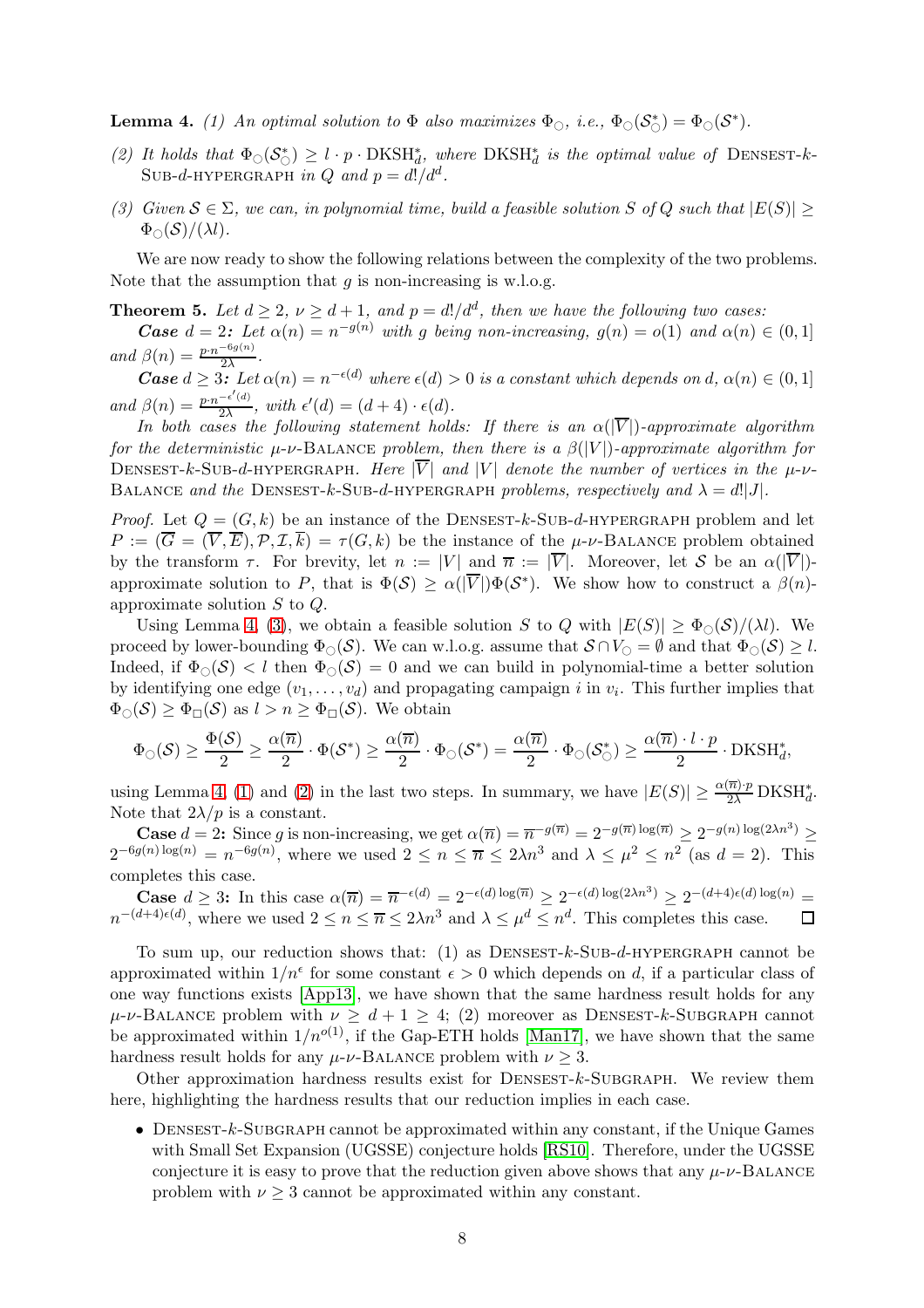Algorithm 1: GREEDYTUPLE $(\epsilon, \delta, \ell, \mathcal{I}, \nu, k)$ 

- 1  $t := \lceil \frac{k}{\nu 1} \rceil$  $\frac{k}{\nu-\ell}$   $\big]$   $\binom{|\hat{V}|}{\nu-\ell}$  $\binom{|V|}{\nu - \ell}, \delta' \leftarrow \delta/t, \epsilon' \leftarrow \epsilon/(2e \cdot \binom{k}{\nu - \ell}, \delta'$  $\binom{k}{\nu-\ell}$ ,  $\mathcal{S} \leftarrow \emptyset$
- 2 while  $|\mathcal{S}| \leq k (\nu \ell)$  do
- $\begin{split} \texttt{3} \ \ \textcolor{black} \bigsqcup \text{ Compute } \tau \leftarrow \texttt{arg\,max}_{\tau \subseteq \hat{V}, |\tau| = \nu \ell} \{ \texttt{approx}(\Phi^{\geq \ell}, \mathcal{S} \cup \tau, \mathcal{I}, \nu, \epsilon', \delta') \}, \text{ set } \mathcal{S} \leftarrow \mathcal{S} \cup \tau \end{split}$

<span id="page-8-1"></span><sup>4</sup> return S

• DENSEST-k-SUBGRAPH cannot be approximated within  $n^{-(\log \log n)^{-c}}$ , for some constant c if the exponential time hypothesis holds [\[Man17\]](#page-13-3). Under the same conjecture, our reduction implies the same hardness result for any  $\mu$ - $\nu$ -BALANCE problem with  $\nu \geq 3$ .

## <span id="page-8-0"></span>4 Approximation Algorithm for the Heterogeneous Case

Our approach for maximizing  $\Phi(S)$  decomposes it as  $\Phi(S) = \Phi^0(S) + \Phi^{\geq 1}(S)$  and works on each summand separately. In the following two subsections, we give two different algorithms for maximizing  $\Phi^{\geq 1}(\mathcal{S})$ . At the end of the section, we show how to combine them.

**Greedily Picking Tuples.** In this paragraph, we present  $\text{GREEDYTUPLE}(\epsilon, \delta, \ell, \mathcal{I}, \nu, k)$  that, for given  $\ell$ , computes a solution to maximizing  $\Phi^{\geq \ell}$ . For  $\ell = \nu - 1$  the algorithm is identical to the standard greedy hill climbing algorithm. For the general case of  $\ell \leq \nu - 1$ , we will show the following theorem. The algorithm is inspired by a greedy algorithm, called Greedy1, due to [\[DOS18\]](#page-12-12) for solving the so-called maximum coverage with pairs problem.

<span id="page-8-2"></span>**Theorem 6.** Let  $\epsilon \in (0,1)$ ,  $\delta \leq 1/2$ , and  $\ell \in [1,\nu-1]$ . If  $k \geq 2\nu/\epsilon$ , with probability at  $\text{least } 1-\delta, \text{ the algorithm } \text{GreeDYTUPLE}(\epsilon, \delta, \ell, \mathcal{I}, \nu, k) \text{ returns a solution } \mathcal{S} \text{ satisfying } \Phi^{\geq \ell}(\mathcal{S}) \geq 0$  $(1 - \frac{1}{e} - \epsilon)/(\frac{k-1}{\nu - \ell - \epsilon})$  $\mathbb{E}_{\nu-\ell-1}^{k-1}$ ) ·  $\Phi^{\geq \ell}(\mathcal{S}_{\geq \ell}^*),$  where  $\mathcal{S}_{\geq \ell}^*$  is an optimal solution to  $\Phi^{\geq \ell}.$ 

We let  $S^i$  denote the set S at the end of iteration i of the algorithm. The main idea underlying the analysis of GREEDYTUPLE is very much related to the analysis of the standard greedy algorithm. That is (ignoring the approximation issue), every step of the algorithm incurs a factor of  $(1 - (1 - 1)/\binom{k}{\nu - 1}$  $\binom{k}{\nu-\ell}$ . For  $\ell=\nu-1$ , this coincides with the standard case.

<span id="page-8-3"></span>**Lemma 7.** *Let*  $0 < \epsilon < 1$ *,*  $\delta \leq 1/2$ *, and*  $\ell \in [1, \nu - 1]$ *. With probability at least*  $1 - \delta$ *, after each iteration* i *of Algorithm [1,](#page-8-1) it either holds that*

$$
\Phi^{\geq \ell}(\mathcal{S}^i) \geq \Big(1-\Big(1-\frac{1-\frac{\epsilon}{2}}{\binom{k}{\nu-\ell}}\Big)^i\Big)\cdot \Phi^{\geq \ell}(\mathcal{S}^*_{\geq \ell}) \quad \text{ or } \quad \Phi^{\geq \ell}(\mathcal{S}^i) \geq \big(1-\frac{1}{e}\big)\cdot \Phi^{\geq \ell}(\mathcal{S}^*_{\geq \ell}).
$$

The proof of this lemma can be found in Appendix [C.1,](#page-20-0) it uses Lemmata [1](#page-4-1) and [2.](#page-5-1) We are now ready to give the proof of Theorem [6.](#page-8-2)

*Proof of Theorem [6.](#page-8-2)* Let S denote the set returned by the algorithm. Clearly,  $\Phi^{\geq \ell}(\mathcal{S}) \geq \Phi^{\geq \ell}(\mathcal{S}^{\iota}),$ where  $\iota$  denotes the number of iterations of the while loop in the algorithm. By assumption  $k \geq 2\nu/\epsilon$  and thus  $\iota = \lfloor \frac{k}{\nu - 1} \rfloor$  $\frac{k}{\nu-\ell}\rfloor\geq\frac{k}{\nu-\ell}-1\geq(1-\frac{\epsilon}{2})$  $(\frac{\epsilon}{2}) \cdot \frac{k}{\nu - 1}$  $\frac{k}{\nu-\ell}$ . Using Lemma [7](#page-8-3) for  $\mathcal{S}^{\iota}$  yields that either  $\Phi^{\geq \ell}(\mathcal{S}^{\iota}) \geq (1 - 1/e) \cdot \Phi^{\geq \ell}(\mathcal{S}_{\geq \ell}^{*})$  or

$$
\Phi^{\geq \ell}(\mathcal{S}^{\iota}) \geq \Big(1-\Big(1-\frac{1-\frac{\epsilon}{2}}{\binom{k}{\nu-\ell}}\Big)^{\iota}\Big) \cdot \Phi^{\geq \ell}(\mathcal{S}_{\geq \ell}^*) \geq \Big(1-\Big(1-\frac{1-\frac{\epsilon}{2}}{\binom{k}{\nu-\ell}}\Big)^{(1-\frac{\epsilon}{2})\frac{k}{\nu-\ell}}\Big) \cdot \Phi^{\geq \ell}(\mathcal{S}_{\geq \ell}^*).
$$

For the former case, note that  $1 - 1/e$  is greater than the approximation factor required by the theorem. For the latter case note that, as  $1 - x \leq \exp(-x)$  for any real x, we have

$$
1-\Big(1-\frac{1-\frac{\epsilon}{2}}{\binom{k}{\nu-\ell}}\Big)^{(1-\frac{\epsilon}{2})\frac{k}{\nu-\ell}}\geq 1-\exp\Big(\frac{-(1-\frac{\epsilon}{2})^2}{\binom{k-1}{\nu-\ell-1}}\Big)\geq \frac{1-\frac{1}{e}-\epsilon}{\binom{k-1}{\nu-\ell-1}},
$$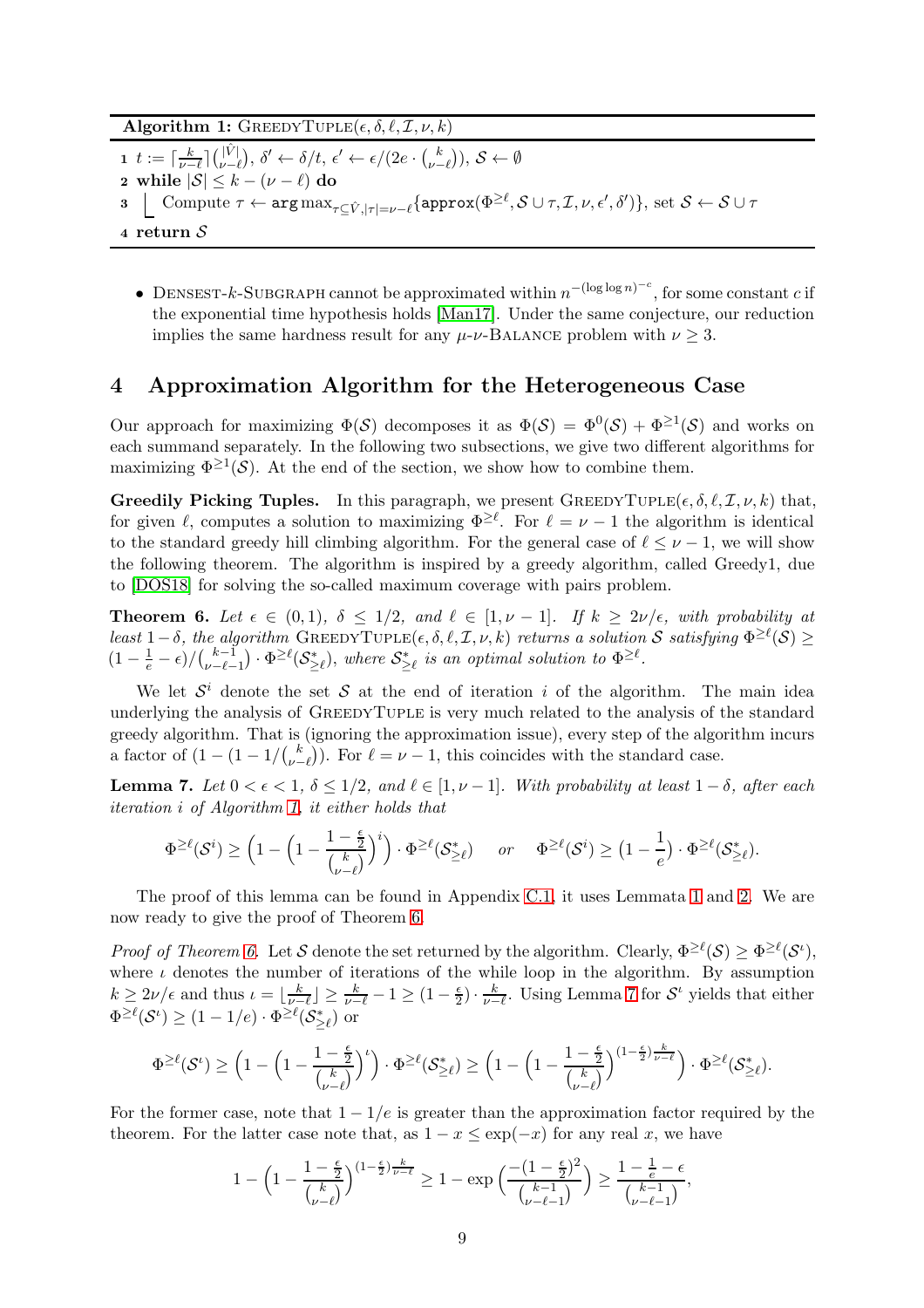#### Algorithm 2:  $\text{GREEDYITER}(\epsilon, \delta, \mathcal{I}, \nu, k)$

 $1 \ \ \delta' \leftarrow \delta/\nu, \ \epsilon' \leftarrow \epsilon/2, \ \mathcal{R}^{[1]} \leftarrow \mathcal{I}$ 2 for  $\ell = 1, ..., \nu - 1$  do<br>
3  $S^{[\ell]} \leftarrow \text{GREEDY}(\Phi_{\ell}^{\geq})$  $\mathbf{3} \ \ \ \ \ \ \ \ \ \ \ \mathcal{S}^{[\ell]} \leftarrow \mathrm{GREEDY}(\Phi_{\ell+1}^{\geq \ell}(\mathcal{R}^{[\ell]},\cdot),\epsilon',\delta',\mathcal{R}^{[\ell]},\ell+1,\lfloor k/(\nu-1)\rfloor),\, \mathcal{R}^{[\ell+1]} \leftarrow \mathcal{R}^{[\ell]} \cup \mathcal{S}^{[\ell]}$ 4 return  $\bigcup_{i=1}^{\nu-1}\mathcal{S}^{[i]}$ 

where the last inequality uses that  $1-\exp(-x) \leq x \cdot (1-\exp(-1))$  and  $(1-1/e)(1-x) \leq 1-1/e-x$  for any  $x > 0$ . This completes the proof. for any  $x \geq 0$ . This completes the proof.

Being Iteratively Greedy. Recall that, at the beginning of this section, we have defined  $\Phi^{\geq \ell}(\mathcal{S}):= \mathrm{E}_{\mathcal{X}}[\text{NoSM}_{\mu,\nu}(\rho_{\mathcal{X}}(\mathcal{I}\cup \mathcal{S})\setminus (\cup_{j=0}^{\ell-1}V_{\mathcal{X}}^{j,\mathcal{I}}$  $(X^{(1,1)}_X))$ . We now extend this notation by letting

$$
\Phi_{\beta}^{\geq \ell}(\mathcal{R}, \mathcal{S}) := \mathrm{E}_{\mathcal{X}}[\mathrm{NoSM}_{\mu, \beta}(\rho_{\mathcal{X}}(\mathcal{R} \cup \mathcal{S}) \setminus \bigcup_{j=0}^{\ell-1} V_{\mathcal{X}}^{j, \mathcal{R}})]
$$

where  $\ell \in [\nu - 1]$  and  $\beta \in [\nu]$ ; we will mainly be working with the case  $\beta = \ell + 1$ . The function measures the expected number of nodes that are reached by at least  $\beta$  campaigns from  $\mathcal{R} \cup \mathcal{S}$  within the set of nodes that have originally been reached by at least  $\ell$  campaigns from R. Our goal now is to maximize  $\Phi(\cdot)$  through the following iterative scheme: for  $\ell$  from 1 to  $\nu - 1$ , we find sets  $\mathcal{S}^{[\ell]}$  of size  $\lfloor k/(\nu - 1) \rfloor$  maximizing  $\Phi_{\ell+1}^{\geq \ell}(\mathcal{R}^{[\ell]},\cdot)$ , where  $\mathcal{R}^{[\ell]} := \mathcal{I} \cup \bigcup_{j=1}^{\ell-1} \mathcal{R}^{[j]}$ . That is, in the  $\ell^{th}$  iteration, we maximize the number of nodes reached by  $\ell + 1$  campaigns that have previously been reached by at least  $\ell$  campaigns. The approach is motivated by the observation that, for any  $\ell \in [\nu-1]$  and initial sets  $\mathcal{R}$ , the function  $\Phi_{\ell+1}^{\geq \ell}(\mathcal{R}, \mathcal{S})$  is monotone and submodular in S, compare with Section [2.2](#page-5-2) where we used this fact for  $\ell = \nu - 1$ . Using Lemma [3](#page-5-3) applied to  $\Phi_{\ell+1}^{\geq \ell}(\mathcal{R},\cdot)$  with  $\nu=\ell+1$  we get that the standard greedy algorithm can be used in order to obtain a  $(1 - 1/e - \epsilon)$ -approximate solution when maximizing  $\Phi_{\ell+1}^{\geq \ell}(\mathcal{R},\cdot)$ . Note that our algorithm, called GREEDYITER is inspired by a similar greedy algorithm called Greedy2 from [\[DOS18\]](#page-12-12) that is used there for the maximum coverage with pairs problem. We will prove the following theorem in this section.

<span id="page-9-0"></span>**Theorem 8.** Let  $0 < \epsilon < 1$  and  $\delta \leq 1/2$ . With probability  $1 - \delta$ , GREEDYITER( $\epsilon, \delta, \mathcal{I}, \nu, k$ ) *returns S satisfying*  $\Phi(S) \ge \frac{(1 - \frac{1}{e} - \epsilon)^{\nu - 1}}{\nu^{2\nu - 3}}$  $\frac{e^{-\epsilon}}{\nu^{2\nu-3}}\left(\frac{k}{2|V|}\right)$  $\frac{k}{2|V|}$ <sup> $\nu-2$ </sup> ·  $\Phi^{\geq 1}(\mathcal{I},\mathcal{S}_{\geq 1}^*),$  where  $\mathcal{S}_{\geq 1}^*$  is a set of cardinality k maximizing  $\Phi^{\geq 1}(\mathcal{I},\cdot).$ 

The proof of Theorem [8](#page-9-0) relies on the following two lemmata whose proofs are given in the appendix, see Section [C.2.](#page-20-1) In a sense the first lemma quantifies the loss in approximation of the first iteration of GREEDYITER, while the second lemma quantifies the loss of the later iterations. Both proofs rely on the submodularity of  $\Phi_{\ell+1}^{\geq \ell}(\mathcal{R},\cdot)$ .

<span id="page-9-2"></span>**Lemma 9.** Let  $\epsilon > 0$  and assume that  $k \geq 2(\nu - 1)/\epsilon$ . If  $\mathcal{S}^{[1]} \subseteq \hat{V}$  is the set of cardinality  $\lfloor k/(\nu-1) \rfloor$  *selected in the first iteration of* GREEDYITER( $\epsilon$ ,  $\delta$ ,  $\mathcal{I}$ ,  $\nu$ ,  $k$ ), then, with probability at *least*  $1 - \delta/\nu$ *, it holds that*  $\Phi_2^{\geq 1}$  $\frac{\geq 1}{2}(\mathcal{I},\mathcal{S}^{[1]}) \geq \frac{1-\frac{1}{e}-\epsilon}{\nu}\cdot \Phi^{\geq 1}(\mathcal{I},\mathcal{S}_{\geq 1}^*),$  where  $\mathcal{S}_{\geq 1}^*$  is a set of cardinality k maximizing  $\Phi^{\geq 1}(\mathcal{I},\cdot).$ 

<span id="page-9-1"></span>Lemma 10. *Let*  $\epsilon > 0$ ,  $\ell \geq 2$  *and assume that*  $k \geq 2(\nu-1)/\epsilon$ *. If*  $\mathcal{S}^{[\ell]} \subseteq \hat{V}$  *is the set of cardinality*  $\lfloor k/(\nu-1) \rfloor$  *selected in the* ℓ<sup>'th</sup> iteration of GREEDYITER( $\epsilon$ ,  $\delta$ ,  $\mathcal{I}$ ,  $\nu$ ,  $k$ ), then, with probability at  $least\ 1-\delta/\nu, \ it \ holds\ that\ \Phi_{\ell+1}^{\geq \ell}(\mathcal{R}^{[\ell]},\mathcal{S}^{[\ell]}) \geq \frac{(1-\frac{1}{e}-\epsilon)k}{2(\ell+1)(\nu-1)|V|}\cdot \Phi_{\ell}^{\geq \ell-1}$  $\frac{\geq \ell-1}{\ell}(\mathcal{R}^{[\ell-1]},\mathcal{S}^{[\ell-1]}).$ 

*Proof of Theorem [8.](#page-9-0)* Since  $S = \bigcup_{i=1}^{\nu-1} S^{[i]}$ , we obtain  $\Phi(S) \geq \Phi_{\nu}^{\geq \nu-1}(\mathcal{R}^{[\nu-1]}, \mathcal{S}^{\nu-1})$ . Using the union bound,  $\nu - 2$  times Lemma [10](#page-9-1) and then Lemma [9](#page-9-2) yield that, with probability at least  $1 - \delta$ , it holds that

$$
\Phi(\mathcal{S}) \geq \Big( \frac{(1-\frac{1}{e}-\epsilon)k}{2\nu(\nu-1)|V|} \Big)^{\nu-2} \Phi_2^{\geq 1}(\mathcal{R}^{[1]},\mathcal{S}^{[1]}) \geq \frac{(1-\frac{1}{e}-\epsilon)^{\nu-1}}{\nu^{2\nu-3}} \Big( \frac{k}{2|V|} \Big)^{\nu-2} \Phi_\nu^{\geq 1}(\mathcal{I},\mathcal{S}_{\geq 1}^*).
$$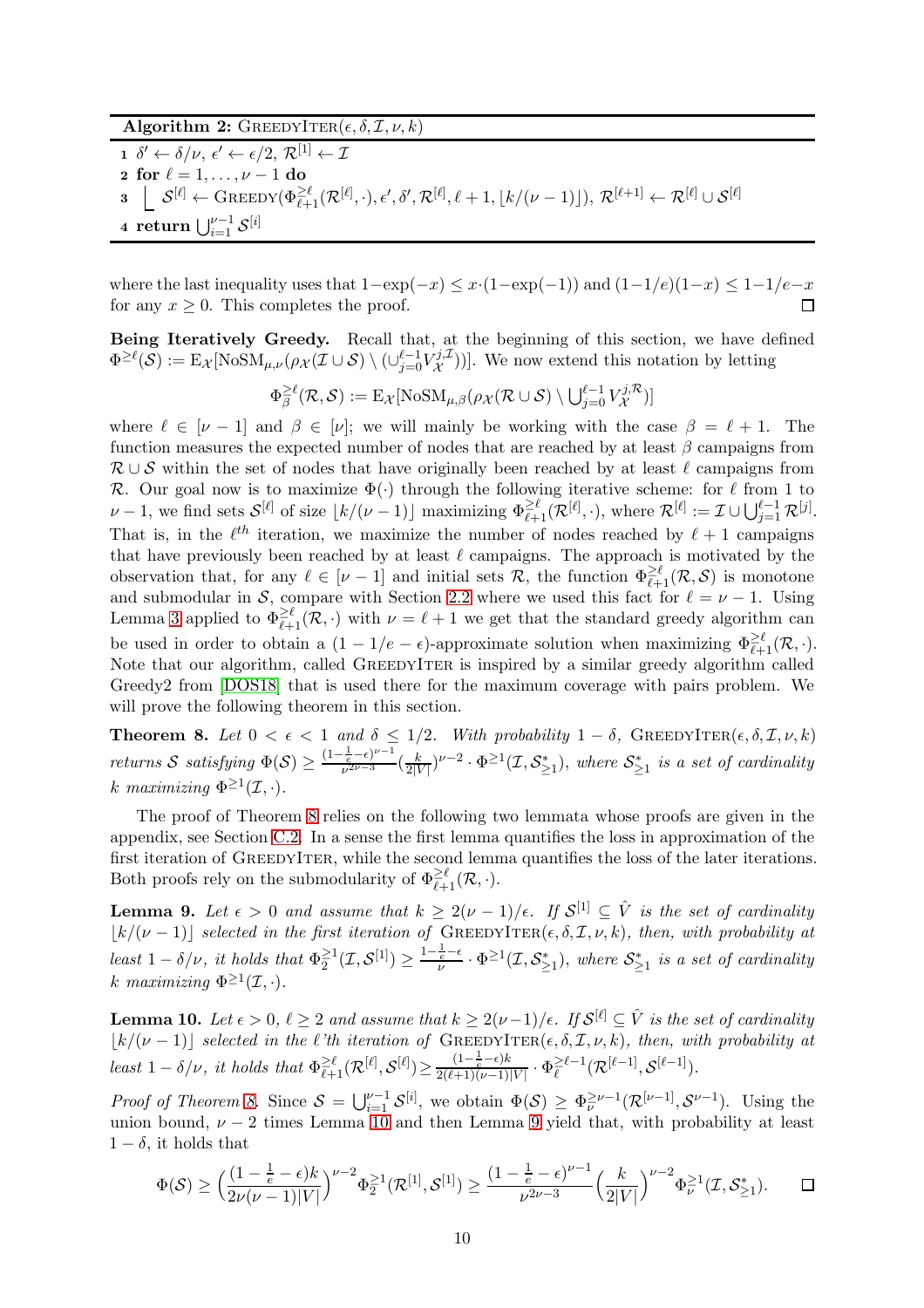Algorithm for General Heterogeneous  $\mu$ - $\nu$ -Balance problem. Our approach to solving the general  $\mu$ - $\nu$ -BALANCE problem is now to use both algorithms presented above. Ac-cording to Theorem [6,](#page-8-2) using  $\text{GREEDYTUPLE}(\epsilon, \delta/2, 1, \mathcal{I}, \nu, k)$ , we obtain a set  $\mathcal{S}^1$  that with probability  $1 - \delta/2$  satisfies  $\Phi^{\geq 1}(\mathcal{S}^1) \geq \alpha_1 \cdot \Phi^{\geq 1}(\mathcal{S}^*_{\geq 1})$ , where  $\mathcal{S}^*_{\geq 1}$  denotes an optimal solution of size k to maximizing  $\Phi^{\geq 1}$  and  $\alpha_1 = (1 - \frac{1}{e} - \epsilon)/(\frac{k-1}{\nu-2})$  $\binom{k-1}{\nu-2}$ . According to Theorem [8,](#page-9-0) using GREEDYITER( $\epsilon, \delta/2, \mathcal{I}, \nu, k$ ), we obtain a set  $\mathcal{S}^2$  that with probability  $1 - \delta/2$  satisfies  $\Phi(\mathcal{S}^2) \geq \alpha_2 \cdot \Phi^{\geq 1}(\mathcal{S}_{\geq 1}^*)$ , where  $\mathcal{S}_{\geq 1}^*$  is as above and  $\alpha_2 = (1 - \frac{1}{e} - \epsilon)^{\nu - 1}(\frac{k}{(2)^{\nu}})$  $\frac{k}{(2|V|)}\nu^{-2}/\nu^{2\nu-3}$ . Now, we define S' to be the solution that achieves the maximum  $\max{\{\Phi(S^1), \Phi(S^2)\}}$  and S to be the solution that achieves the maximum max $\{\Phi(\emptyset), \Phi(\mathcal{S}')\}$ . We obtain  $2 \cdot \Phi(\mathcal{S}) \ge \Phi(\emptyset) + \Phi(\mathcal{S}') \ge$  $\Phi^0(\emptyset) + \sqrt{\alpha_1 \cdot \alpha_2} \cdot \Phi^{\geq 1}(\mathcal{S}_{\geq 1}^*)$ , using that the maximum  $\Phi(\mathcal{S}')$  is lower bounded by the geometric mean of  $\Phi(\mathcal{S}^1)$  and  $\Phi(\mathcal{S}^2)$ , which are in turn lower bounded by  $\alpha_1 \cdot \Phi^{\geq 1}(\mathcal{S}_{\geq 1}^*)$  and  $\alpha_2 \cdot \Phi^{\geq 1}(\mathcal{S}_{\geq 1}^*)$ , respectively. Now, let  $S^*$  be an optimal solution of size k to maximizing  $\Phi$ . Using that the empty set maximizes  $\Phi^0$ , we have  $\Phi^0(\emptyset) \ge \Phi^0(\mathcal{S}^*)$ . Furthermore  $\Phi^{\geq 1}(\mathcal{S}_{\geq 1}^*) \ge \Phi^{\geq 1}(\mathcal{S}^*)$ , thus

$$
\Phi(\mathcal{S}) \ge \frac{\sqrt{\alpha_1\alpha_2}}{2} \cdot (\Phi^0(\mathcal{S}^*) + \Phi^{\ge 1}(\mathcal{S}^*))) = \frac{\sqrt{\alpha_1\alpha_2}}{2} \cdot \Phi(\mathcal{S}^*).
$$

Plugging in  $\alpha_1$  and  $\alpha_2$  and using  $k^{\nu-2} \geq {k-1 \choose \nu-2}$  $\binom{k-1}{\nu-2}$ , we get the following theorem.

**Theorem 11.** Let  $0 < \epsilon < 1$  and  $\delta \leq 1/2$ . There is an algorithm that, with probability  $1 - \delta$ , *outputs a solution* S *that satisfies*  $\Phi(\mathcal{S}) \geq (1 - \frac{1}{e} - \epsilon)^{\frac{\nu}{2}} \left( \frac{1}{2|\mathcal{V}|^2} \right)$  $\frac{1}{2|V|}$ ) $\frac{\nu-2}{2}\nu^{-\frac{2\nu-3}{2}}\cdot \Phi(\mathcal{S}^*),$  where  $\mathcal{S}^*$  denotes *an optimal solution of size* k *to maximizing*  $\Phi(\cdot)$ *.* 

Note that for  $\nu = 3$ , we obtain an algorithm with an approximation ratio of order  $n^{-1/2}$ .

### <span id="page-10-0"></span>5 Approximation Algorithm for the Correlated Case

We now turn to the correlated case. Recall that here the probability functions are identical for all campaigns, i.e.,  $p_1(e) = \ldots = p_u(e)$  for every edge  $e \in E$ . Moreover, the cascade processes are completely correlated, that is, for any edge  $(u, v)$ , if node u propagates campaign i to v, then node  $u$  also propagates all other campaigns that reach it to  $v$ .

We will consider the same decomposition of the objective function as in the heterogeneous case, i.e.,  $\Phi(S)$  as  $\Phi(\mathcal{S}) = \Phi^{\geq 1}(\mathcal{S}) + \Phi^0(\mathcal{S})$  for a solution S. Recall that  $\Phi^{\geq 1}(\mathcal{S})$  counts the number of nodes that are reached by sufficiently many, i.e.  $\nu$ , campaigns from  $\mathcal{I} \cup \mathcal{S}$  and have been reached by at least one campaign from  $\mathcal{I}$ . Similarly,  $\Phi^0(\mathcal{S})$  counts nodes that are reached by sufficiently many campaigns or none and have previously been reached by no campaign from *I*. Clearly, as in the heterogeneous case,  $\Phi^0(\mathcal{S})$  is optimal when  $\mathcal{S} = \emptyset$ . Differently from the heterogeneous case however, we will see that in the correlated setting, there is an approximation algorithm for  $\Phi^{\geq 1}$  that achieves a constant factor, namely,  $(1 - 1/e - \epsilon)/(\nu + 1)$ . The idea is to pick  $\nu$  campaigns and propagate them in the same  $|k/\nu|$  nodes, exploiting that all campaigns spread in an identical manner.

To that end, we consider the problem of maximizing influence spread with one fictitious campaign, say campaign 0, spreading with the same probabilities as the others. We will consider the nodes reached by campaign 0 among the nodes that were (a) reached by at least one campaign from I and were (b) reached by no more than  $\nu$  campaigns from I. For this purpose, we had defined the function  $\Psi$  in Section [2.](#page-2-1) Recall

$$
\Psi(\mathcal{T}) := \mathrm{E}_{\mathcal{X}}\left[ \left| (\rho_{X_0}^{(0)}(\mathcal{T}) \cap \bigcup_{j=1}^{\nu-1} V_{\mathcal{X}}^j) \cup \bigcup_{j=\nu}^{\mu} V_{\mathcal{X}}^j \right| \right]
$$

and observe that  $\Psi(\mathcal{T})$  measures the expected number of nodes that are either (1) reached by more than  $\nu$  campaigns from  $\mathcal I$  or (2) are reached by campaign 0 from  $\mathcal T$  and were reached by at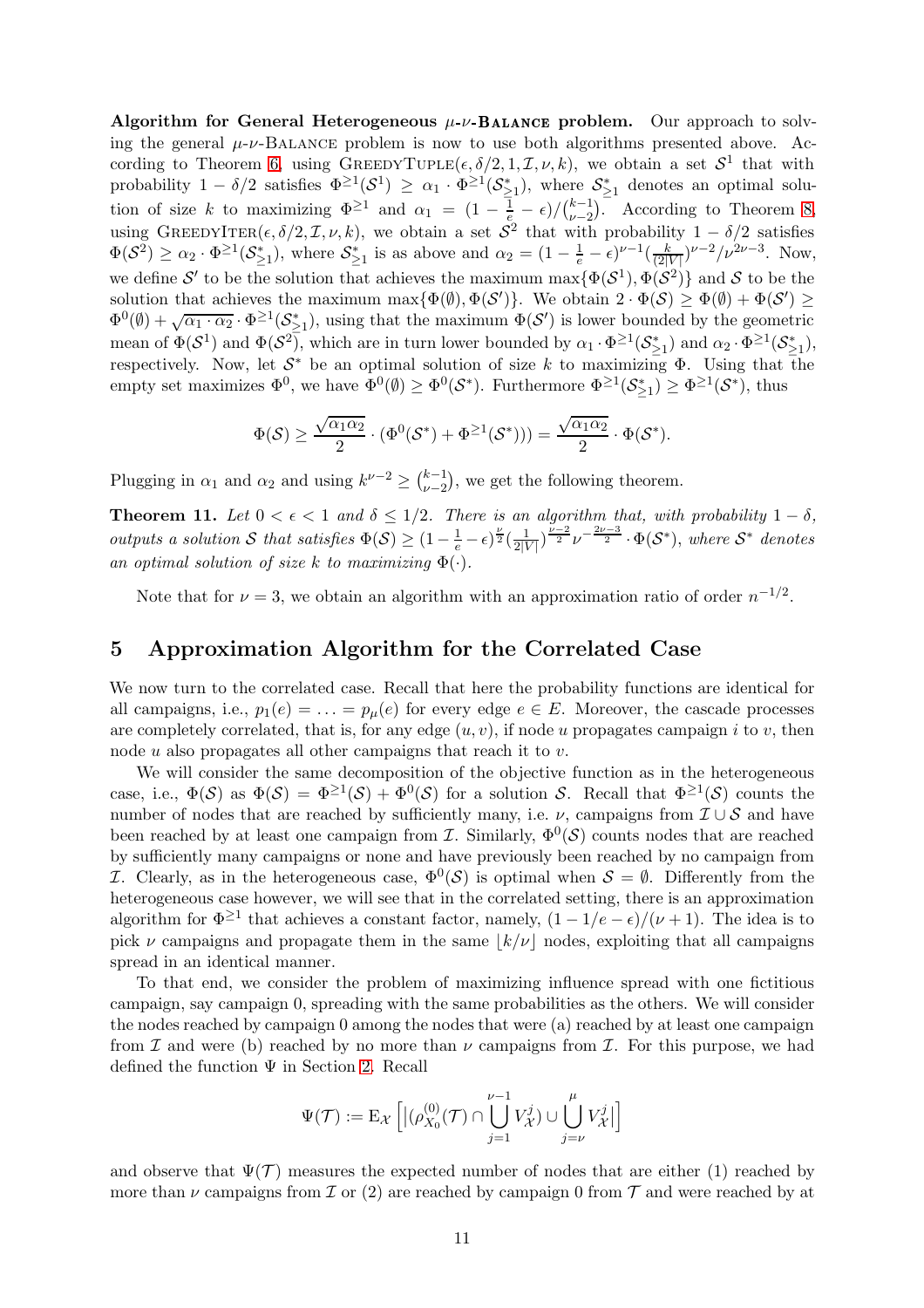least one campaign from I. Recall that we had shown that  $\Psi$  is submodular and that the greedy hill-climbing algorithm leads to an approximation factor of at least  $1 - 1/e - \epsilon$  for any  $\epsilon > 0$ when applied to maximizing Ψ. The following lemma whose proof can be found in Appendix [D](#page-22-0) collects three statements. The first statement relates the optimum of  $\Psi$  to the optimum of  $\Phi^{\geq 1}$ . The second statement says that we loose a factor of roughly  $\nu$  when choosing a set of size  $|k/\nu|$ instead of k when maximizing  $\Psi$  (this is due to submodularity). The last statement shows that a certain solution  $\mathcal{S}'$  for  $\Phi^{\geq 1}$  constructed from a solution  $\mathcal T$  to  $\Psi$  achieves the same value.

<span id="page-11-2"></span>**Lemma 12.** *(1)* If  $\mathcal{T}^k \subseteq V \times \{0\}$  is a solution of size k maximizing  $\Psi$  and  $\mathcal{S}^k \subseteq \hat{V}$  is a solution *of size k maximizing*  $\Phi^{\geq 1}$ *, then*  $\Psi(\mathcal{T}^k) \geq \Phi^{\geq 1}(\mathcal{S}^k)$ *.* 

- <span id="page-11-1"></span>(2) Let  $\epsilon > 0$  and  $k \ge \nu/\epsilon$ . If  $\mathcal{T}^k \subseteq V \times \{0\}$  is a solution of size k maximizing  $\Psi$  and  $\mathcal{T}^{[k/\nu]} \subseteq V \times \{0\}$  is a solution of size  $\lfloor k/\nu \rfloor$  maximizing  $\Psi$ , then  $\Psi(\mathcal{T}^{[k/\nu]}) \geq \frac{1-\epsilon}{\nu+1} \cdot \Psi(\mathcal{T}^k)$ .
- <span id="page-11-0"></span>(3) Let  $\mathcal{T} \subseteq V \times \{0\}$  be of size  $\lfloor k/\nu \rfloor$ . Then  $\mathcal{S}' := \{(v, j) | (v, 0) \in \mathcal{T}, j \in [\nu]\} \subseteq \hat{V}$  is a set of *size at most k such that*  $\Phi^{\geq 1}(\mathcal{S}') = \Psi(\mathcal{T})$ *.*

Now let  $0 < \epsilon < 1$ ,  $0 < \delta \leq 1/2$ ,  $\mathcal{T} := \text{GREEDY}(\Psi, \epsilon/2, \delta, \mathcal{I}, \nu, |k/\nu|)$ , and assume that  $k \geq 2\nu/\epsilon$ . Furthermore, let  $\mathcal{S}' := \{(v, j) | (v, 0) \in \mathcal{T}, j \in [\nu]\} \subseteq \hat{V}$  be as in Lemma 12, [\(3\)](#page-11-0). Then, according to Lemma [3,](#page-5-3) it holds that  $\Phi^{\geq 1}(\mathcal{S}') = \Psi(\mathcal{T}) \geq \alpha' \cdot \Psi(\mathcal{T}^{\lfloor k/\nu \rfloor})$  with  $\alpha' := 1 - 1/e - \epsilon/2$ . Using Lemma 12,  $(2)$  and  $(1)$ , we obtain

$$
\Phi^{\geq 1}(\mathcal{S}')\geq \alpha'\cdot \frac{1-\frac{\epsilon}{2}}{\nu+1}\cdot \Psi(\mathcal{T}^k)\geq \alpha\cdot \Phi^{\geq 1}(\mathcal{S}^*_{\geq 1}),
$$

with  $\alpha := (1 - 1/e - \epsilon)/(\nu + 1)$  and  $S_{\geq 1}^*$  being an optimal solution to  $\Phi^{\geq 1}$  of size k. Now let S be the set among  $\mathcal{S}'$  and  $\emptyset$  that achieves the maximum out of  $\Phi(\mathcal{S}')$  and  $\Phi(\emptyset)$ . Then  $\mathcal{S}$  satisfies

 $2 \cdot \Phi(\mathcal{S}) \ge \Phi(\emptyset) + \Phi(\mathcal{S}') \ge \Phi^0(\mathcal{S}^*) + \alpha \cdot \Phi^{\ge 1}(\mathcal{S}^*) \ge \alpha \cdot \Phi(\mathcal{S}^*),$ 

where  $S^*$  is an optimal solution of size k to maximizing  $\Phi$ . Thus we get the following theorem.

**Theorem 13.** Let  $0 < \epsilon < 1$  and  $\delta \leq 1/2$ . In the correlated setting, there is an algorithm *that, with probability*  $1 - \delta$ , *outputs* a solution S that satisfies  $\Phi(S) \ge \frac{1 - 1/e - \epsilon}{2(\nu + 1)} \cdot \Phi(S^*)$ , where  $S^*$ *denotes an optimal solution of size* k *to maximizing* Φ*.*

### 6 Conclusion and Future Works

In this paper, we introduced the  $\mu$ - $\nu$ -BALANCE problem which is the generalization of the problem of balancing information exposure in a social network defined by [GGPT17]. We studied two settings called the correlated and the heterogeneous setting. While we designed an approximation algorithm with a constant approximation factor in the correlated setting, we obtained an approximation hardness result in the heterogeneous setting stating that it is unlikely to find an  $n^{-g(n)}$ -approximation algorithm with  $g(n) = o(1)$  if  $\nu \geq 3$  or even a  $n^{-\epsilon}$ -approximation algorithm where  $\epsilon$  is a constant depending on  $\nu$  if  $\nu \geq 4$ . In this setting, we designed an approximation algorithm with approximation ratio  $\Omega(n^{-1/2})$  for the case when  $\nu = 3$ .

Several directions of future work are conceivable. First, it is interesting to improve the approximation guarantee for the  $\mu$ - $\nu$ -BALANCE problem in both settings, most importantly for the heterogeneous case with  $\nu > 3$ . Second, since the  $\nu$  parameter in the problem is of a threshold flavor, it would be interesting to investigate a smoother objective function by considering various  $\nu$  values, with different weights, such that a node reached by  $\nu_1$  campaigns contributes more to the objective function than a node reached by  $\nu_2 < \nu_1$  campaigns, etc.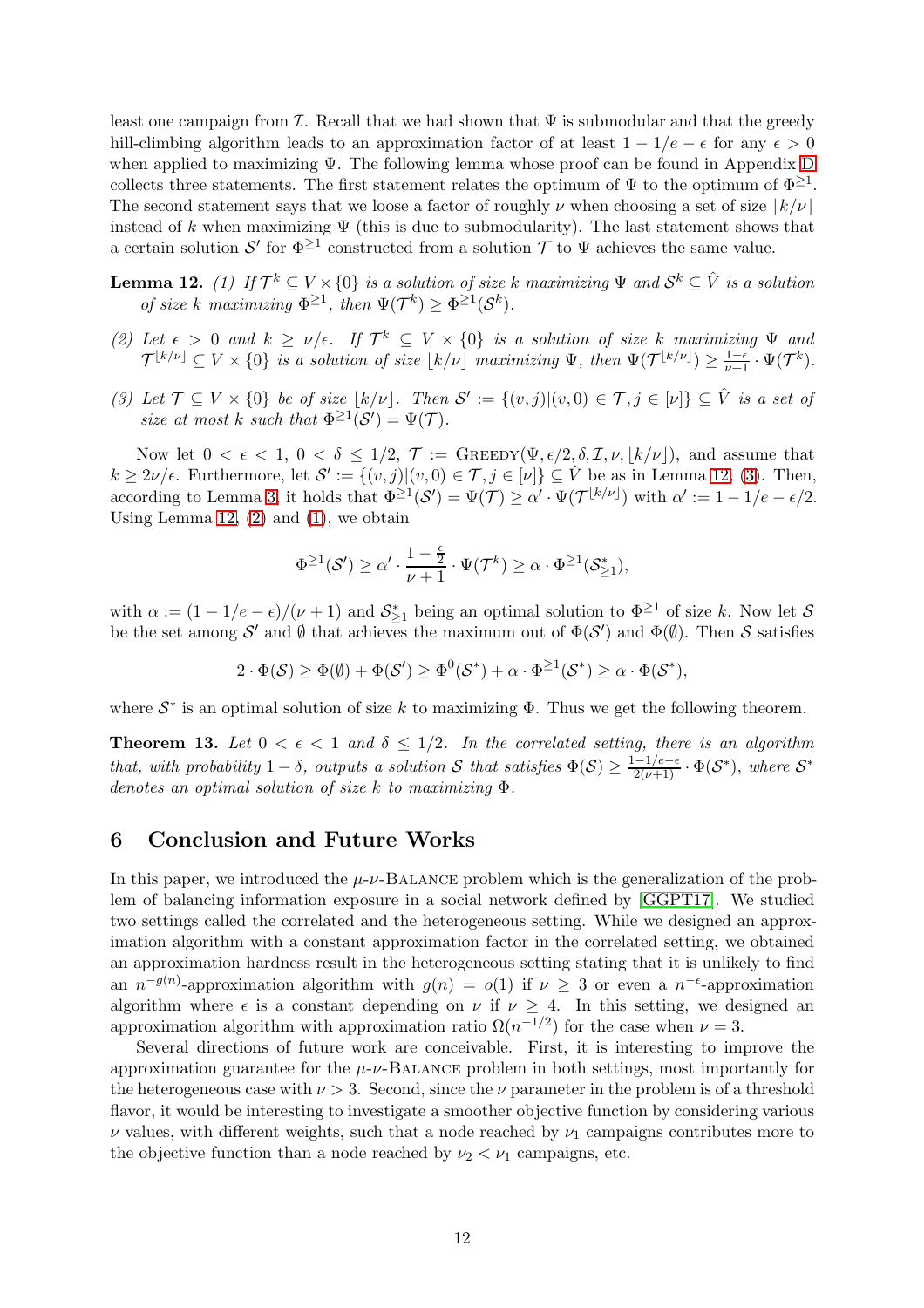## References

- <span id="page-12-8"></span>[AFPT10] Noga Alon, Michal Feldman, Ariel D Procaccia, and Moshe Tennenholtz. A note on competitive diffusion through social networks. *Information Processing Letters*, 110(6):221–225, 2010.
- <span id="page-12-4"></span>[AM11] Krzysztof R Apt and Evangelos Markakis. Diffusion in social networks with competing products. In *International Symposium on Algorithmic Game Theory*, pages 212–223. Springer, 2011.
- <span id="page-12-10"></span>[AMGG18] Cigdem Aslay, Antonis Matakos, Esther Galbrun, and Aristides Gionis. Maximizing the diversity of exposure in a social network. In *2018 IEEE International Conference on Data Mining (ICDM)*, pages 863–868. IEEE, 2018.
- <span id="page-12-1"></span>[App13] Benny Applebaum. Pseudorandom generators with long stretch and low locality from random local one-way functions. *SIAM Journal on Computing*, 42(5):2008– 2037, 2013.
- <span id="page-12-3"></span>[BAEA11] Ceren Budak, Divyakant Agrawal, and Amr El Abbadi. Limiting the spread of misinformation in social networks. In *Proceedings of the 20th international conference on World wide web*, pages 665–674. ACM, 2011.
- <span id="page-12-2"></span>[BBCL14] Christian Borgs, Michael Brautbar, Jennifer Chayes, and Brendan Lucier. Maximizing social influence in nearly optimal time. In *Proceedings of the Twenty-fifth Annual ACM-SIAM Symposium on Discrete Algorithms*, SODA '14, pages 946– 957, 2014.
- <span id="page-12-9"></span>[BBLO17] Allan Borodin, Mark Braverman, Brendan Lucier, and Joel Oren. Strategyproof mechanisms for competitive influence in networks. *Algorithmica*, 78(2):425–452, 2017.
- <span id="page-12-5"></span>[BKS07] Shishir Bharathi, David Kempe, and Mahyar Salek. Competitive influence maximization in social networks. In *International Workshop on Web and Internet Economics*, pages 306–311. Springer, 2007.
- <span id="page-12-11"></span>[CDK<sup>+18]</sup> Eden Chlamtác, Michael Dinitz, Christian Konrad, Guy Kortsarz, and George Rabanca. The densest k-subhypergraph problem. *SIAM J. Discrete Math.*, 32(2):1458–1477, 2018.
- <span id="page-12-6"></span>[CNWVZ07] Tim Carnes, Chandrashekhar Nagarajan, Stefan M Wild, and Anke Van Zuylen. Maximizing influence in a competitive social network: a follower's perspective. In *Proceedings of the ninth international conference on Electronic commerce*, pages 351–360. ACM, 2007.
- <span id="page-12-0"></span>[CRF<sup>+</sup>11] Michael D. Conover, Jacob Ratkiewicz, Matthew R. Francisco, Bruno Gonçalves, Filippo Menczer, and Alessandro Flammini. Political polarization on twitter. In *Proceedings of the Fifth International Conference on Weblogs and Social Media, Barcelona, Catalonia, Spain, July 17-21, 2011*, 2011.
- <span id="page-12-7"></span>[DGDM06] Pradeep Dubey, Rahul Garg, and Bernard De Meyer. Competing for customers in a social network: The quasi-linear case. In *Proceedings of 2nd International Workshop on Internet and Network Economics*, pages 162–173, 2006.
- <span id="page-12-12"></span>[DOS18] Gianlorenzo D'Angelo, Martin Olsen, and Lorenzo Severini. Coverage centrality maximization in undirected networks. *CoRR*, abs/1811.04331, 2018. To Appear in AAAI 2019.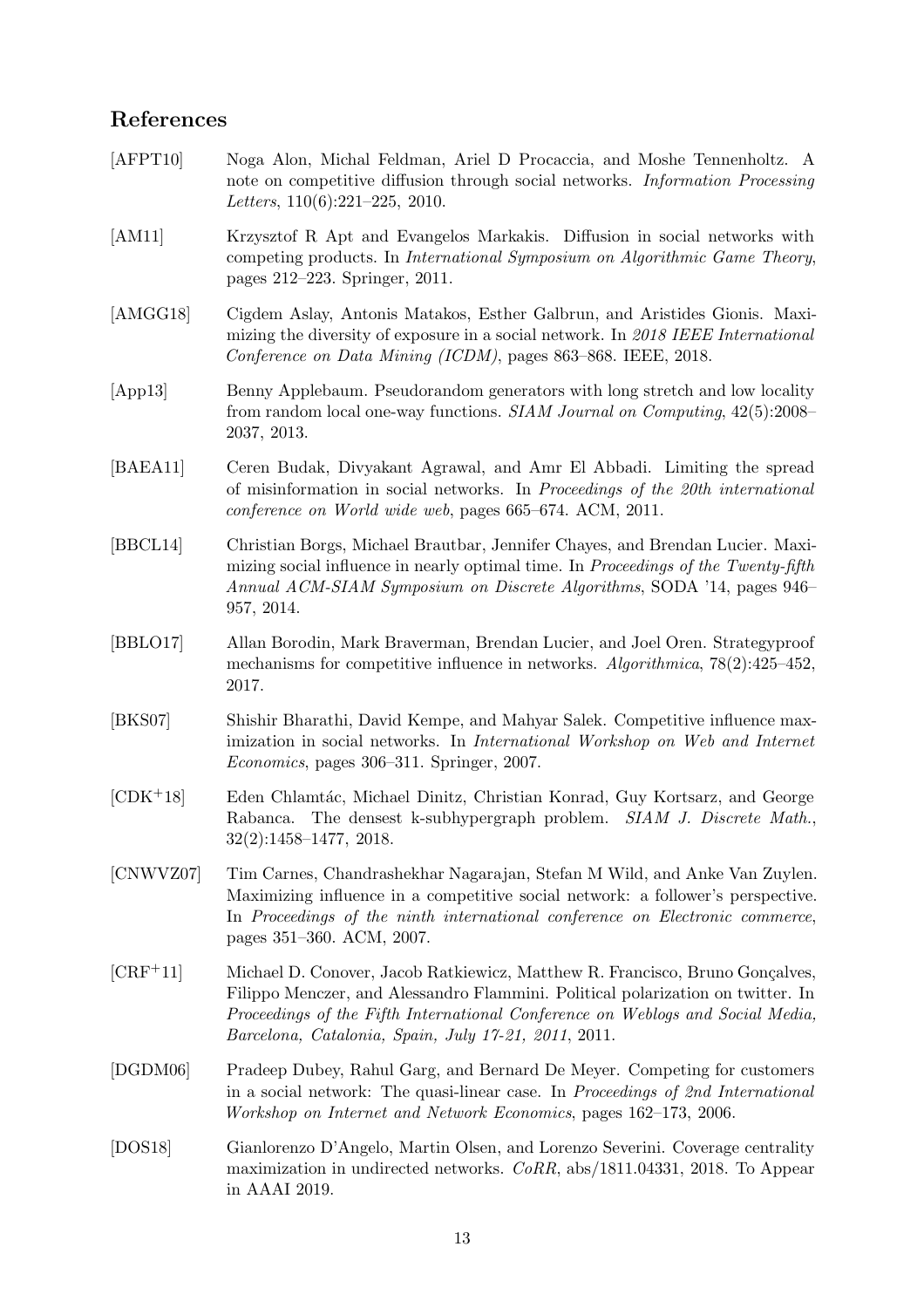- <span id="page-13-1"></span>[DVBZ+16] Michela Del Vicario, Alessandro Bessi, Fabiana Zollo, Fabio Petroni, Antonio Scala, Guido Caldarelli, H. Eugene Stanley, and Walter Quattrociocchi. The spreading of misinformation online. *Proceedings of the National Academy of Sciences*, 113(3):554–559, 2016.
- <span id="page-13-0"></span>[GDFMGM18] Kiran Garimella, Gianmarco De Francisci Morales, Aristides Gionis, and Michael Mathioudakis. Political discourse on social media: Echo chambers, gatekeepers, and the price of bipartisanship. In *Proceedings of the 2018 World Wide Web Conference*, WWW '18, pages 913–922, 2018.
- [GGPT17] Kiran Garimella, Aristides Gionis, Nikos Parotsidis, and Nikolaj Tatti. Balancing information exposure in social networks. In Isabelle Guyon, Ulrike von Luxburg, Samy Bengio, Hanna M. Wallach, Rob Fergus, S. V. N. Vishwanathan, and Roman Garnett, editors, *Advances in Neural Information Processing Systems 30: Annual Conference on Neural Information Processing Systems 2017, 4-9 December 2017, Long Beach, CA, USA*, pages 4666–4674, 2017.
- <span id="page-13-7"></span>[GHK14] Sanjeev Goyal, Hoda Heidari, and Michael Kearns. Competitive contagion in networks. *Games and Economic Behavior*, 2014.
- <span id="page-13-9"></span>[Hoc97] Dorit S. Hochbaum, editor. *Approximation Algorithms for NP-hard Problems*. PWS Publishing Co., Boston, MA, USA, 1997.
- <span id="page-13-2"></span>[KKT03] David Kempe, Jon Kleinberg, and Eva Tardos. Maximizing the spread of in- ´ fluence through a social network. In *Proceedings of the Ninth ACM SIGKDD International Conference on Knowledge Discovery and Data Mining*, KDD '03, pages 137–146. ACM, 2003.
- [KKT15] David Kempe, Jon M. Kleinberg, and Éva Tardos. Maximizing the spread of influence through a social network. *Theory of Computing*, 11:105–147, 2015.
- <span id="page-13-4"></span>[KOW08] Jan Kostka, Yvonne Anne Oswald, and Roger Wattenhofer. Word of mouth: Rumor dissemination in social networks. In *International Colloquium on Structural Information and Communication Complexity*, pages 185–196. Springer, 2008.
- <span id="page-13-5"></span>[LCL15] Wei Lu, Wei Chen, and Laks VS Lakshmanan. From competition to complementarity: comparative influence diffusion and maximization. *Proceedings of the VLDB Endowment*, 9(2):60–71, 2015.
- <span id="page-13-3"></span>[Man17] Pasin Manurangsi. Almost-polynomial ratio eth-hardness of approximating densest k-subgraph. In *Proceedings of the 49th Annual ACM SIGACT Symposium on Theory of Computing*, pages 954–961. ACM, 2017.
- <span id="page-13-11"></span>[McD98] Colin McDiarmid. *Concentration*, pages 195–248. Springer Berlin Heidelberg, 1998.
- <span id="page-13-8"></span>[MG18] Antonis Matakos and Aristides Gionis. Tell me something my friends do not know: Diversity maximization in social networks. In *2018 IEEE International Conference on Data Mining (ICDM)*, pages 327–336. IEEE, 2018.
- <span id="page-13-6"></span>[ML12] Seth A Myers and Jure Leskovec. Clash of the contagions: Cooperation and competition in information diffusion. In *Data Mining (ICDM), 2012 IEEE 12th International Conference on*, pages 539–548. IEEE, 2012.
- <span id="page-13-10"></span>[RS10] Prasad Raghavendra and David Steurer. Graph expansion and the unique games conjecture. In *Proceedings of the forty-second ACM symposium on Theory of computing*, pages 755–764. ACM, 2010.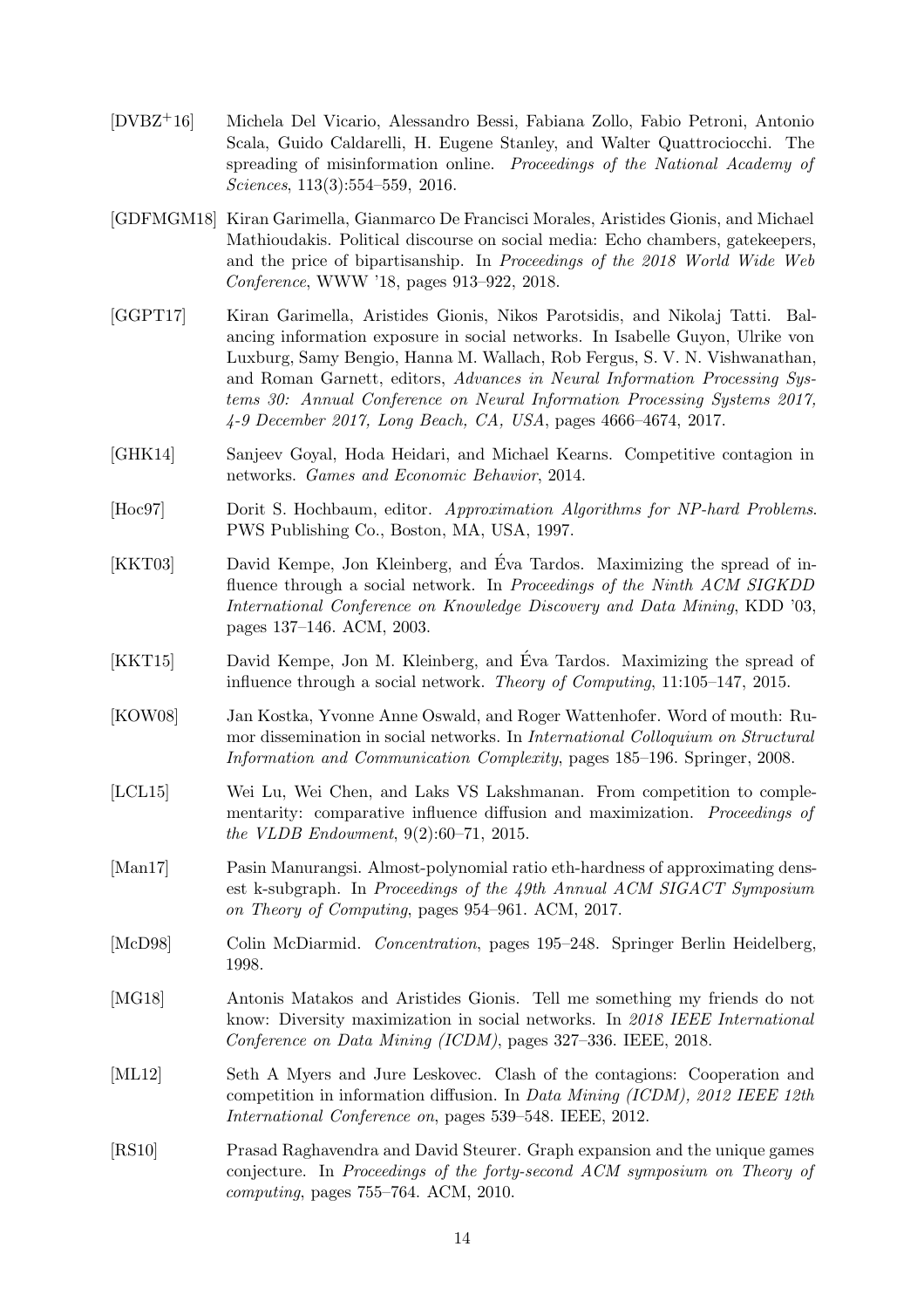<span id="page-14-0"></span>[TAM12] Vasileios Tzoumas, Christos Amanatidis, and Evangelos Markakis. A gametheoretic analysis of a competitive diffusion process over social networks. In *International Workshop on Internet and Network Economics*, pages 1–14. Springer, 2012.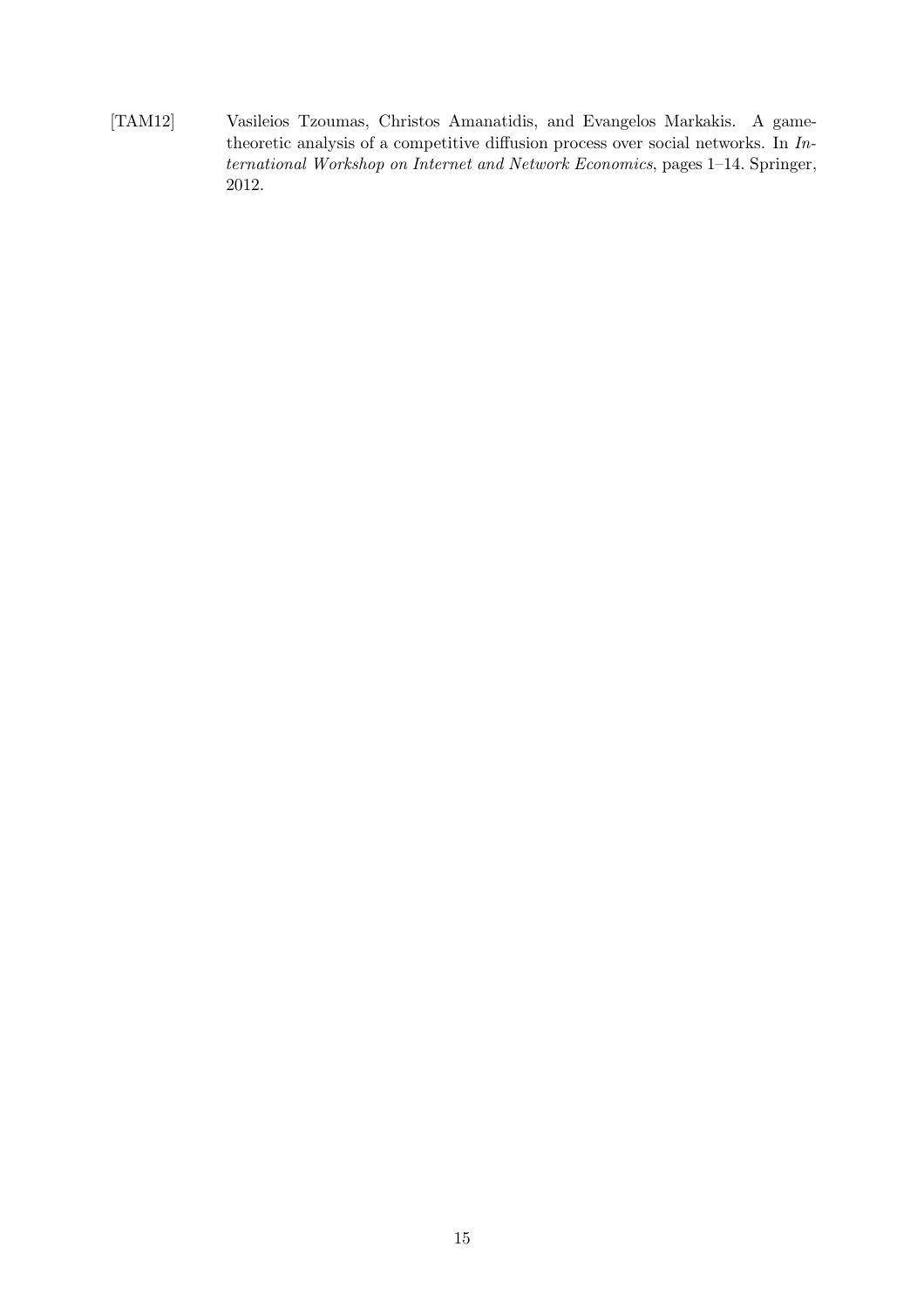## <span id="page-15-0"></span>A Deferred Proofs for Section [2](#page-2-1)

Approximating  $\Phi^{\geq \ell}(\mathcal{S})$  and  $\Psi$ . We use the following algorithm for approximating  $f \in$  $\{\Psi, \Phi^{\geq 0}, \ldots, \Phi^{\geq \nu}\}.$ 

### Algorithm 3:  $approx(f, \mathcal{S}, \mathcal{I}, \nu, \epsilon, \delta)$

// Note that, if  $f = \Psi$ , then  $S \subseteq V \times \{0\}$ , otherwise  $S \subseteq \hat{V}$ . 1  $T \leftarrow |V|^2 \ln(1/\delta)/\epsilon^2$ 2 for  $t = 1, \ldots, T$  do 3 Sample outcome profile X<br>4 if  $f = \Psi$  then if  $f = \Psi$  then 5 Compute  $R \leftarrow \rho_{X_0}^{(0)}$  $X_0^{(0)}(\mathcal{S})$  and  $n_t \leftarrow |(R \cap \bigcup_{j=1}^{\nu-1} V_{\mathcal{X}}^j)$  $(X^j) \cup \bigcup_{j=\nu}^{\mu} V^j_{\mathcal{X}}$  $\mathring{\mathcal{X}}$ 6 else 7 Compute  $\mathcal{R} \leftarrow (\rho_{\mathcal{X}_i}^{(i)})$  $(\mathcal{X}_i^{(i)}(I_i \cup S_i))_{i \in [\mu]}$  and  $n_t \leftarrow \text{NoSM}_{\mu,\nu}(\mathcal{R} \setminus (\cup_{j=0}^{\ell-1} V_{\mathcal{X}_i}^j)$  $\binom{J}{\mathcal{X}}$  $\textbf s$  return  $\frac{1}{T}\sum_{t=1}^T n_t$ 

We show the following lemma. As a condition for the lemma, we have the requirement that  $f(\mathcal{S}) \geq 1$  for the set S that we evaluate f on. We argue at the end of this section, see Lemma [15](#page-16-0) that we can assume  $\Phi^{\geq \ell}(\mathcal{S}) \geq 1$  for any  $\ell \in [0, \nu]$  and  $\mathcal{S}$  as well as  $\Psi(\mathcal{T}) \geq 1$  for any  $\mathcal{T}$  at the cost of an arbitrarily small  $\epsilon$  in the approximation guarantee.

<span id="page-15-1"></span>**Lemma 14.** Let  $f \in {\Psi, \Phi^{\geq 0}, \dots, \Phi^{\geq \nu}}$  and let S be such that  $f(\mathcal{S}) \geq 1$ . Let  $\tilde{f}(\mathcal{S}) :=$  $\text{approx}(f, \mathcal{S}, \mathcal{I}, \nu, \epsilon, \delta)$  *for some*  $0 < \delta \leq 1/2$  *and*  $0 < \epsilon < 1$ *, then*  $\tilde{f}(\mathcal{S})$  *is a*  $(1 \pm \epsilon)$ *-approximation of*  $f(S)$  *with probability at least*  $1 - \delta$ *.* 

*Proof.* The proof is very similar to the proof of Proposition 4.1 in [KKT15], it is a straightforward application of a Chernoff bound, we use Theorem 2.3 from  $[McD98]$  here. Let us define T random variables, one for each iteration of the algorithm,  $Y_1, \ldots, Y_T$  by  $Y_t := n_t/|V|$ . Note that the  $Y_t$ are independent and  $Y_t \in [0,1]$ . Let  $S_T := \sum_{t=1}^T Y_t$  and  $\mu := \mathbb{E}[S_T]$ , then  $S_T = T \cdot \tilde{f}(\mathcal{S})/|V|$  and  $\mu = T \cdot f(\mathcal{S})/|V|$ . Thus, setting  $\gamma := \epsilon f(\mathcal{S})/|V|$ , the Chernoff bound yields

$$
\Pr[|f(\mathcal{S}) - \tilde{f}(\mathcal{S})| \ge \epsilon f(\mathcal{S})] = \Pr[|S_T - \mu| \ge T\gamma] \le 2e^{-2T\gamma^2} = 2e^{-\frac{2T\epsilon^2 f(\mathcal{S})^2}{|V|^2}} \le \delta,
$$

 $\Box$ 

since  $T = |V|^2 \ln(1/\delta)/\epsilon^2$  and  $f(\mathcal{S}) \ge 1$ .

Motivated by Lemma [1,](#page-4-1) we now investigate how the error in approximating  $f \in {\Psi, \Phi^{\geq 1}}$ ,  $\ldots$ ,  $\Phi^{\geq \nu}$  affects the error of the difference  $f(S \cup v) - f(S)$ . In other words, we quantify how much we loose while maximizing f by picking an element  $\tau$  with respect to an approximation of f only: For some  $0 < \epsilon \leq 1$ , let  $\tilde{f}$  be a  $(1 \pm \epsilon')$ -approximation of f with  $\epsilon' := \epsilon/(e \cdot {k \choose \lambda)}$  $_{\lambda(f)}^{\kappa})),$ where  $\lambda(f)$  is a constant that depends on f, namely  $\lambda(f) := \nu - \ell$  for  $f = \Phi^{\geq \ell}$  and  $\lambda(f) := 1$ for  $f = \Psi$ . We get the following lemma.

**Lemma 2.** Let f and  $\tilde{f}$  be as above for some  $0 < \epsilon \leq 1$ . Let  $U := \{\tau \subseteq D_f, |\tau| = \lambda(f)\},\$  $S \subseteq D_f$  with  $|S| \leq k - \lambda(f)$ , and let  $S^*$  denote a set maximizing f of size k. Then, either

$$
f(\mathcal{S}) \ge (1 - \frac{1}{e}) \cdot f(\mathcal{S}^*)
$$
 or  $f(\mathcal{S} \cup \tilde{\tau}) - f(\mathcal{S}) \ge (1 - \epsilon) \cdot (f(\mathcal{S} \cup \tau^*) - f(\mathcal{S})),$ 

 $where \tau^* := \arg \max \{ f(S \cup \tau) : \tau \in U \}, \text{ and } \tilde{\tau} := \arg \max \{ \tilde{f}(S \cup \tau) : \tau \in U \}.$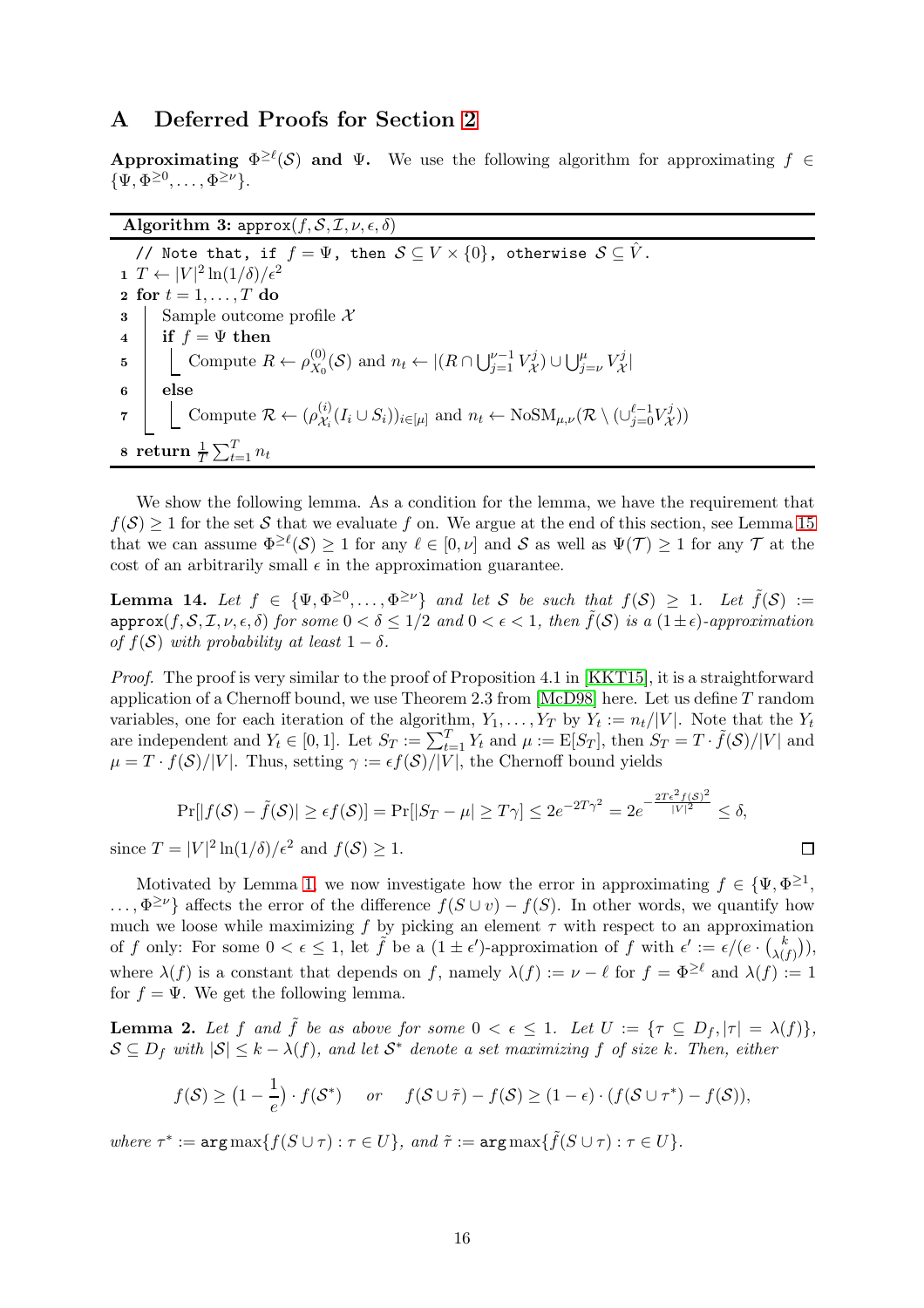*Proof.* We distinguish two cases. First, assume that  $f(\mathcal{S} \cup \tau^*) - f(\mathcal{S}) \leq f(\mathcal{S}^*)/((e \cdot \binom{k}{\nu - 1})^2)$  $\binom{k}{\nu-\ell}$ ). If  $f = \Phi^{\ell}$  for some  $\ell$ , Lemma [1](#page-4-1) yields that  $\tau^*$  satisfies

<span id="page-16-1"></span>
$$
f(\mathcal{S} \cup \tau^*) - f(\mathcal{S}) \ge \frac{1}{\binom{k}{\lambda(f)}} \cdot (f(\mathcal{S}^*) - f(\mathcal{S})). \tag{2}
$$

For  $f = \Psi$ , we note that  $\lambda(f) = 1$  and thus  $\lambda(f)$  $\binom{k}{\lambda(f)}$  = k, so we get inequality [\(2\)](#page-16-1) by the submodularity of  $\Psi$ . Thus, in both case by combining the two inequalities, we get  $f(\mathcal{S}) \geq$  $(1-1/e) \cdot f(S^*)$ , which concludes this case.

On the other hand, assume  $f(S \cup \tau^*) - f(S) > f(S^*)/(e \cdot {k \choose \lambda})$  $\lambda(f)$ ). Using the approximation guarantee of  $\tilde{f}$ , the definition of  $\tilde{\tau}$ , and again the approximation guarantee, we get

$$
f(\mathcal{S} \cup \tilde{\tau}) - f(\mathcal{S}) \ge \frac{1 - \epsilon'}{1 + \epsilon'} f(\mathcal{S} \cup \tau^*) - f(\mathcal{S})
$$
  
=  $f(\mathcal{S} \cup \tau^*) - f(\mathcal{S}) - \frac{2\epsilon'}{1 + \epsilon'} f(\mathcal{S} \cup \tau^*)$   
=  $(1 - \epsilon) \cdot (f(\mathcal{S} \cup \tau^*) - f(\mathcal{S})) + \frac{\epsilon(1 + \epsilon') - 2\epsilon'}{1 + \epsilon'} \cdot f(\mathcal{S} \cup \tau^*) - \epsilon \cdot f(\mathcal{S}).$ 

Thus, it remains to argue that the latter two summands are non-negative. From the case assumption and the optimality of  $S^*$ , we have  $f(S) \leq f(\mathcal{S} \cup \tau^*)/(1+1/(e \cdot {k \choose \lambda)}$  $\binom{k}{\lambda(f)}$ ) and thus the above latter two summands can be lower bounded by

$$
f(S \cup \tau^*) \cdot \Big( \frac{\epsilon(1+\epsilon')-2\epsilon'}{1+\epsilon'} - \frac{\epsilon}{(1+1/(e \cdot {k \choose \lambda(f)}))} \Big).
$$

The latter is non-negative, since

$$
(\epsilon(1+\epsilon')-2\epsilon')\Big(1+\frac{1}{e\cdot {k\choose \lambda(f)}}\Big)-\epsilon(1+\epsilon')=\epsilon'(1+\epsilon')-\frac{2\epsilon'}{e\cdot {k\choose \lambda(f)}}\geq 0
$$

by the choice of  $\epsilon' := \epsilon/(e \cdot {k \choose \lambda)}$  $\binom{k}{\lambda(f)}$  and  $0 < \epsilon \leq 1$ . This concludes the proof.

Lower Bound on  $\Phi^{\geq \ell}$  and  $\Psi$ . Our goal in this section is to argue that there is a transform  $\tau$ that takes an instance  $(G, \mathcal{P}, \mathcal{I}, k)$  of the  $\mu$ - $\nu$ -BALANCE problem and outputs a (slightly modified) instance  $(G', \mathcal{P}, \mathcal{I}', k) := \tau(G, \mathcal{P}, \mathcal{I}, k)$  such that the function  $f'(\mathcal{S})$  is at least 1 for every argument S in the new instance for any  $f \in {\{\Phi^{\geq 0}, \ldots, \Phi^{\geq \nu}, \Psi\}}$ . Moreover, given an approximation algorithm for  $\Phi$  with approximation ratio  $\alpha$ , we will show that applying this algorithm on the transformed instance  $\tau(G, \mathcal{P}, \mathcal{I}, k)$  leads to a solution of approximation ratio at least  $\alpha - \epsilon$  for the original instance, for any  $\epsilon > 0$ .

The transform  $\tau$  is defined as follows. Obtain G' by adding an isolated node v to G and extend  $\mathcal I$  to  $\mathcal I'$  by adding v to  $I_i$  for every  $i \in [\nu]$ . Now clearly, for every solution  $\mathcal S$ , it holds that  $f'(\mathcal{S}) = f(\mathcal{S}) + 1 \geq 1$ , where the 1 originates from the additional node v that is initially covered by  $\nu \geq \ell$  campaigns. Moreover, we get the following lemma.

<span id="page-16-0"></span>**Lemma 15.** Let  $\epsilon > 0$ . Then, for instances  $(G, \mathcal{P}, \mathcal{I}, k)$  with  $k \geq 2\nu/\epsilon$ , the following holds: Let  $\mathcal{S}'$  be a solution in  $(G', \mathcal{P}, \mathcal{I}', k) := \tau(G, \mathcal{P}, \mathcal{I}, k)$  such that  $\Phi'(\mathcal{S}') \geq \alpha \cdot \Phi'(\mathcal{S}'^*)$ , where  $\mathcal{S}'^*$  denotes *an optimal solution for maximizing*  $\Phi'$  *in the new instance*  $(G', \mathcal{P}, \mathcal{I}', k)$ *. Then*  $S := S' \setminus \{v\}$ *satisfies*  $\Phi(\mathcal{S}) \geq (\alpha - \epsilon) \cdot \Phi(\mathcal{S}^*)$ , where  $\mathcal{S}^*$  denotes an optimal solution for maximizing  $\Phi$  *in the original instance*  $(G, \mathcal{P}, \mathcal{I}, k)$ *.* 

*Proof.* First note that  $\Phi(\mathcal{S}^*) \geq \lfloor k/\nu \rfloor \geq k/\nu - 1 \geq 1/\epsilon$  or equivalently  $1 \leq \epsilon \Phi(\mathcal{S}^*)$ . This yields the claim, since

$$
\Phi(\mathcal{S}) = \Phi'(\mathcal{S}) - 1 \ge \alpha \cdot \Phi'(\mathcal{S}'^*) - 1 \ge \alpha \cdot \Phi(\mathcal{S}^*) - 1 \ge (\alpha - \epsilon) \cdot \Phi^{\ge \ell}(\mathcal{S}^*).
$$

 $\Box$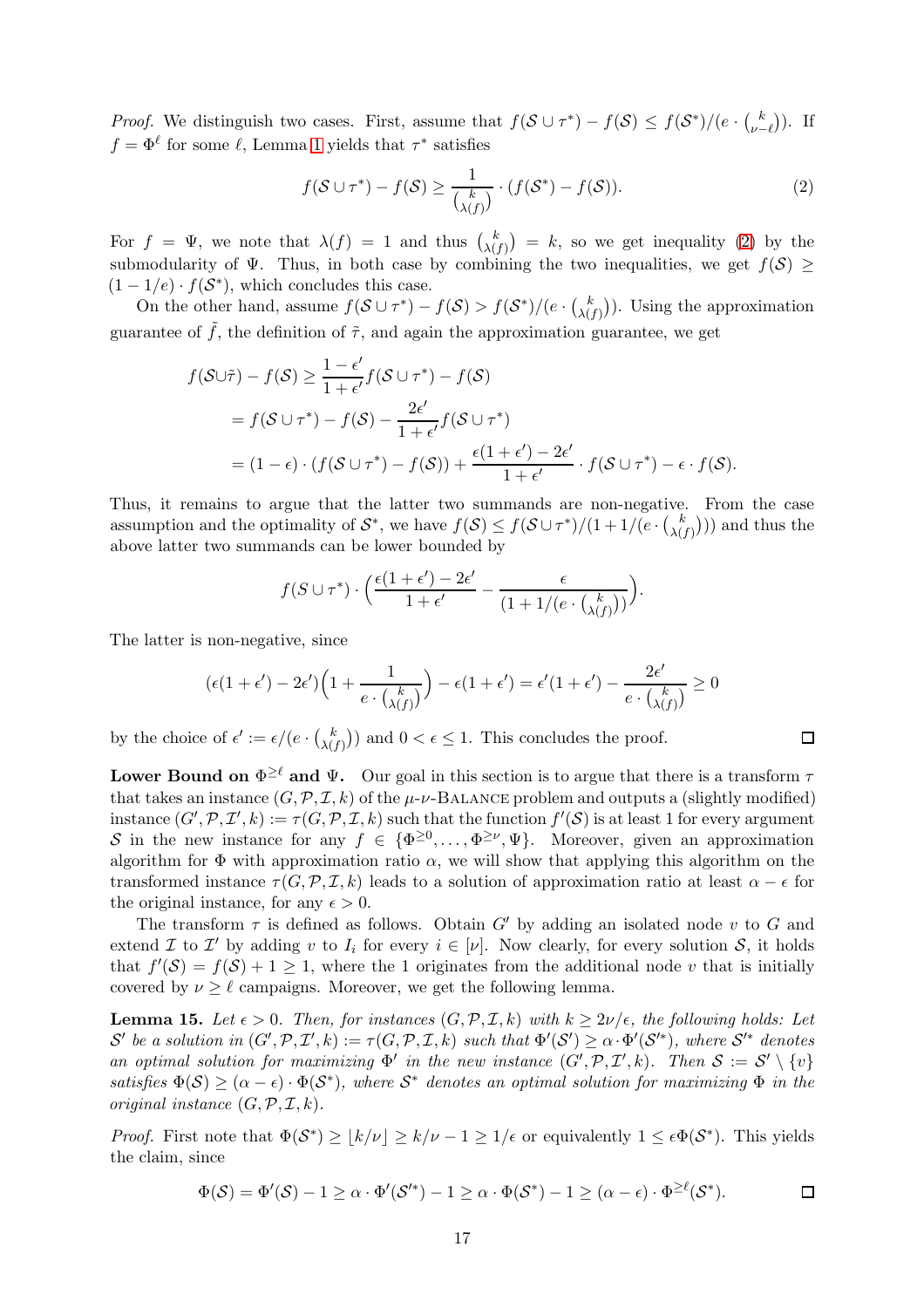Maximizing  $\Phi^{\geq \nu-1}$  and  $\Psi$ . Our goal here is to show that the standard greedy hill climbing algorithm, we refer to it as  $G$ REEDY $(f, \epsilon, \delta, \mathcal{I}, \nu, k)$ , can be applied in order to approximate both  $\Phi^{\geq \nu-1}$  and  $\Psi$  to within a factor of  $1-1/e-\epsilon$  for any  $0<\epsilon<1$  with probability at least  $1-\delta$ for any  $0 < \delta \leq 1/2$ . We first formally prove that these functions are submodular.

### Lemma 16. *The functions* Ψ *and* Φ <sup>≥</sup>ν−<sup>1</sup> *are monotone and submodular.*

*Proof.* The monotonicity of  $\Psi$  and  $\Phi^{\geq \nu-1}$  is straightforward. We argue the submodularity of  $\Psi$  $(\Phi^{\geq \nu-1})$  in a similar way as we argued in the proof of Lemma [1.](#page-4-1) To this end, let  $D(\Psi) = V \times \{0\}$ and  $D(\Phi^{\geq \nu-1}) = \hat{V} = V \times [\mu]$  denote the domain of  $\Psi$  and  $\Phi^{\geq \nu-1}$ , respectively, and let S and S' be subsets of  $D(\Psi)$   $(D(\Phi^{\geq \nu-1}))$  such that  $S \subseteq S'$ , and let  $\tau$  be an element of the domain  $D(\Psi)$  $(D(\Phi^{\geq \nu-1}))$ . Furthermore, let X be an outcome profile w.r.t. the correlated (heterogeneous) probability distributions. Lastly, let  $v \in V \setminus V^0_{\mathcal{X}}$   $(v \in V \setminus \bigcup_{j=0}^{\nu-2} V^j_{\mathcal{X}}$  $\mathcal{X}^{\mathcal{I}}(\mathcal{X})$  be a node that can contribute to the value of  $\Psi$  ( $\Phi^{\geq \nu-1}$ ).<sup>[2](#page-17-0)</sup> We denote by  $\mathbb{1}_{\mathcal{X}}^{\mathcal{S}}(v)$  the indicator function that is 1 if v contributes to  $\Psi$  ( $\Phi^{\geq \nu-1}$ ) in outcome profile X with initial seed sets I and additional seed sets S and 0 otherwise. We now argue that the following inequality holds:.

<span id="page-17-1"></span>
$$
\mathbb{1}_{\mathcal{X}}^{\mathcal{S}' \cup \tau}(v) - \mathbb{1}_{\mathcal{X}}^{\mathcal{S}'}(v) \le \mathbb{1}_{\mathcal{X}}^{\mathcal{S} \cup \tau}(v) - \mathbb{1}_{\mathcal{X}}^{\mathcal{S}}(v) \tag{3}
$$

Note that the right-hand side cannot be negative by monotonicity and that, if the left-hand side is positive for  $\Psi$  ( $\Phi^{\geq \nu-1}$ ), then it must hold that the node v is reached by a subset  $M \subseteq [\mu]$  of campaigns from I with  $|M| \in [1, \nu-1]$  ( $|M| = \nu-1$ ). Furthermore, the node v is not reached by campaign 0 (is not reached by a campaign  $j \in [\mu] \setminus M$ ) from  $\mathcal{S}'$ , but it is reached by campaign 0 (campaign j) from  $\tau$ . Now, observe that  $S \subseteq S'$  and thus the node v is not reached by campaign 0 (by campaign j) from  $S$  neither. Hence it follows that the right-hand side is also positive. Taking the expected value on both sides of [\(3\)](#page-17-1) yields that  $\Psi(S' \cup \tau) - \Psi(S') \leq \Psi(S \cup \tau) - \Psi(S)$  $(\Phi^{\geq \nu-1}(\mathcal{S}' \cup \tau) - \Phi^{\geq \nu-1}(\mathcal{S}') \leq \Phi^{\geq \nu-1}(\mathcal{S} \cup \tau) - \Phi^{\geq \nu-1}(\mathcal{S}))$  due to linearity of expectation. This establishes submodularity and concludes the proof.

We now recall the following classical result concerning the greedy algorithm for maximizing a submodular function:

<span id="page-17-2"></span>Lemma 17 (Theorem 3.9 in [\[Hoc97\]](#page-13-9)). *The greedy hill-climbing algorithm, that at each step picks an element that leads to an increment being within factor* β *of the optimal increment possible, achieves an approximation ratio of at least*  $1 - (1 - \beta/k)^k > 1 - 1/e^{\beta}$ .

We have seen that both  $\Phi^{\geq \nu-1}$  and  $\Psi$  can be approximated within a  $(1 \pm \epsilon)$ -factor using the approx-routine. In Lemma [2](#page-5-1) we argued that using the approximations we can find an element  $v$ (or a set  $\tau$  of cardinality  $\lambda(f) = 1$ ) that when added to S leads to a progress of at least a factor of  $(1 - \epsilon)$  of the maximal progress possible. We prove Lemma [3.](#page-5-3)

Algorithm 4:  $G$ REEDY $(f, \epsilon, \delta, \mathcal{I}, \nu, k)$  $\mathbf{1} \ \ \delta' \leftarrow \delta/(k|\hat{V}|), \ \epsilon' \leftarrow \epsilon/(ek), \ \mathcal{S} \leftarrow \emptyset$ 2 while  $|S| \leq k$  do<br>3 | Compute  $v \leftarrow$ 3  $\Box$  Compute  $v \leftarrow \arg \max \{ \text{approx}(f, \mathcal{S} \cup \{v\}, \mathcal{I}, \nu, \epsilon', \delta') : v \in D_f \}$ , set  $\mathcal{S} \leftarrow \mathcal{S} \cup \{v\}$ <sup>4</sup> return S

**Lemma 3.** Let  $f \in {\Phi}^{\geq \nu-1}, \Psi$  *and let*  $0 < \epsilon < 1$  *and*  $0 < \delta \leq 1/2$ *. With probability at least*  $1 - \delta$ , GREEDY( $f, \epsilon, \delta, \mathcal{I}, \nu, k$ ) *returns* S *satisfying*  $f(\mathcal{S}) \geq (1 - 1/e - \epsilon) \cdot f(\mathcal{S}^*)$ , *where*  $\mathcal{S}^*$  *is an optimal solution of size* k *to maximizing* f*.*

<span id="page-17-0"></span><sup>&</sup>lt;sup>2</sup>Recall that  $V^j_{\mathcal{X}}$  is the set of nodes that was reached by j campaigns from seed sets  $\mathcal{I}$ .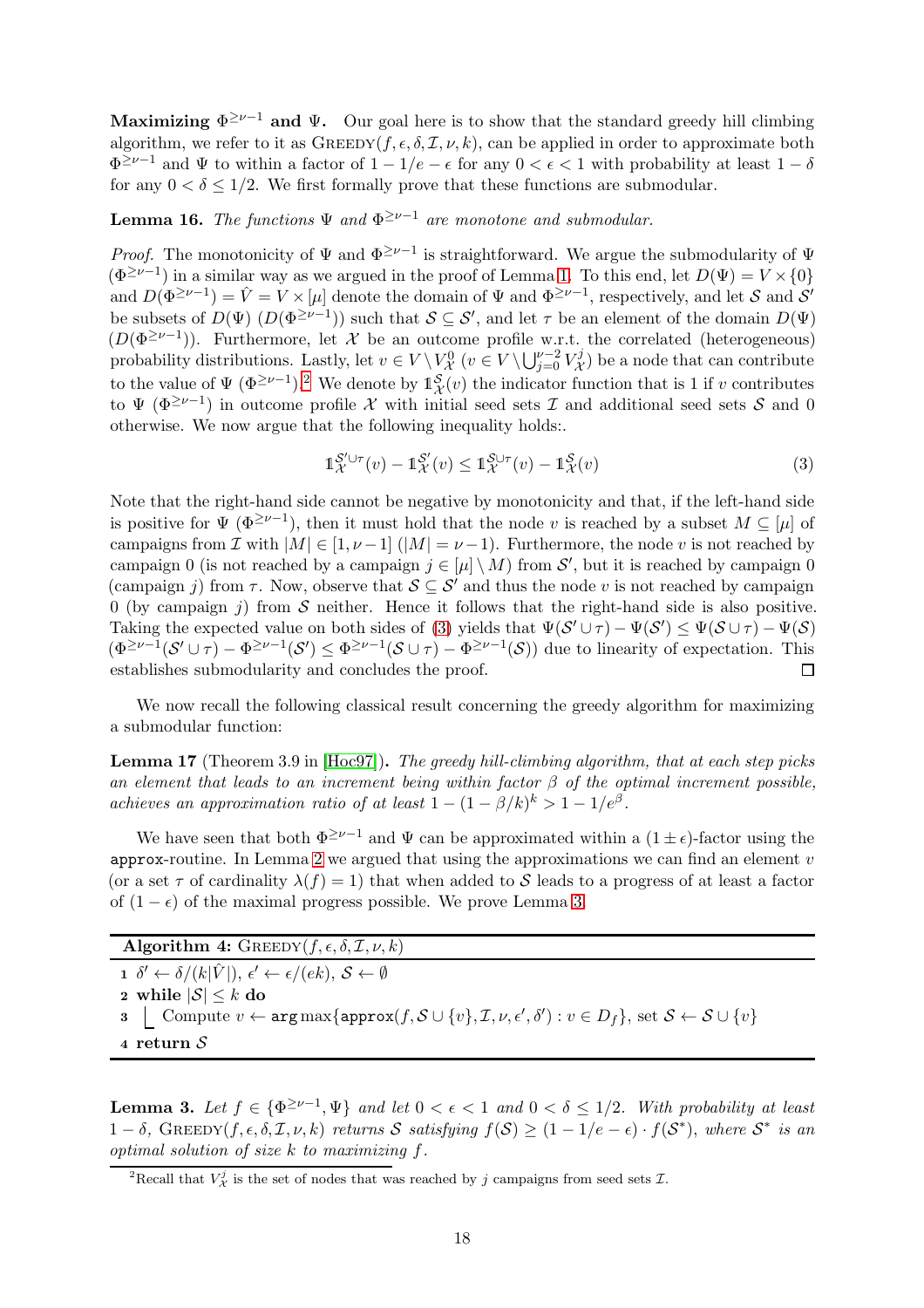

<span id="page-18-1"></span>Figure 2: For a set  $\iota = \{i, j, k\} \in J$  of d campaigns and a permutation  $\pi \in S_d$ , let  $P_{\iota,\pi}$  stand for the path in Figure [1](#page-6-0) of nodes  $e_{\iota,\pi}^1, \ldots, e_{\iota,\pi}^l$  connected by arcs  $(e_{\iota,\pi}^t, e_{\iota,\pi}^{t+1})$  for  $t = 1, \ldots, l-1$  with probabilities on these edges being one for  $p_{\pi(i)}, p_{\pi(j)}$ , and  $p_{\pi(k)}$  and zero for all other indices. The figure illustrates the case  $d = 3$  and  $\mu = \nu = 4$  and the portion of the network that is generated in the transform  $\tau$  of Sectio[n3](#page-5-0) for one hyper-edge  $e = \{u, v, w\}$  and the only set  $\iota = [3] \in J = \binom{3}{3}$  $_{3}^{3}).$ Probabilities that are not given are equal to zero.

*Proof.* The union bound over all at most  $k|\hat{V}|$  calls to approx, yields that, with probability at least  $1 - \delta$ , each call resulted in a  $1 \pm \epsilon'$ -approximation. Then Lemma [2](#page-5-1) applied to f guarantees that after each iteration i either an element v is picked such that the increment using v is at least a  $(1-\epsilon)$ -fraction of the optimal increment possible in this iteration or the current set  $\mathcal{S}^i$  is already a  $(1-1/e)$ -approximation of the optimum set  $S_{\nu-1}^*$ . In the latter case the lemma is fulfilled by the monotonicity of f. In the former case we get an  $S$  having an approximation ratio of at least  $1-(1-(1-\epsilon)/k)^k \geq 1-1/e^{1-\epsilon}$  according to Lemma [17.](#page-17-2) Since  $1-\frac{1}{e^{1-\epsilon}}$  $\frac{1}{e^{1-\epsilon}} \geq (1-\epsilon) \cdot \left(1 - \frac{1}{e}\right)$  $\frac{1}{e}$ )  $\geq 1 - \frac{1}{e} - \epsilon$ , this concludes the proof.

## <span id="page-18-0"></span>B Deferred Proofs for Section [3](#page-5-0)

Further illustration of the reduction described in Section [3.](#page-5-0) Figure [2](#page-18-1) illustrates the scheme induced by an hyperedge  $e = (u, v, w)$  when  $d = 3$  and  $\mu = \nu = 4$ . In this case,  $J = {\lbrack l^{\mu-\nu+d} \rbrack}$  $\binom{\nu+d}{d}$  is only composed of set [3] and  $S_3$  is composed of 6 permutations. We use the standard tuple notation for permutations.

Deferred Proofs for Reducing DENSEST-k-SUB-d-HYPERGRAPH to  $\mu$ - $\nu$ -Balance. We start by defining the MULTICLD-EDGE DENSEST-SUB-d-HYPERGRAPH problem which is closely related to the  $D$ ENSEST- $k$ -SUB- $d$ -HYPERGRAPH problem.

Multicld-Edge Densest-Sub-d-hypergraph Input: d-Regular Hypergraph  $G = (V, E)$ , integer k Find: set  $S \subseteq V$  with  $|S| \leq k$  and a coloring function  $\varphi : S \to [d]$ , s.t.  $|E_{\varphi}(S)|$  is maximal, where  $E_{\varphi}(S) := \{e \in E : e = (v_1, \ldots, v_d) \subseteq S \land \varphi(v_i) \neq \varphi(v_i), \forall i \neq j\}.$ 

Problem MULTICLD-EDGE DENSEST-SUB-d-HYPERGRAPH will be of interest to us due to the following results. We first prove a lemma showing the existence of an assignment  $\varphi'$  such that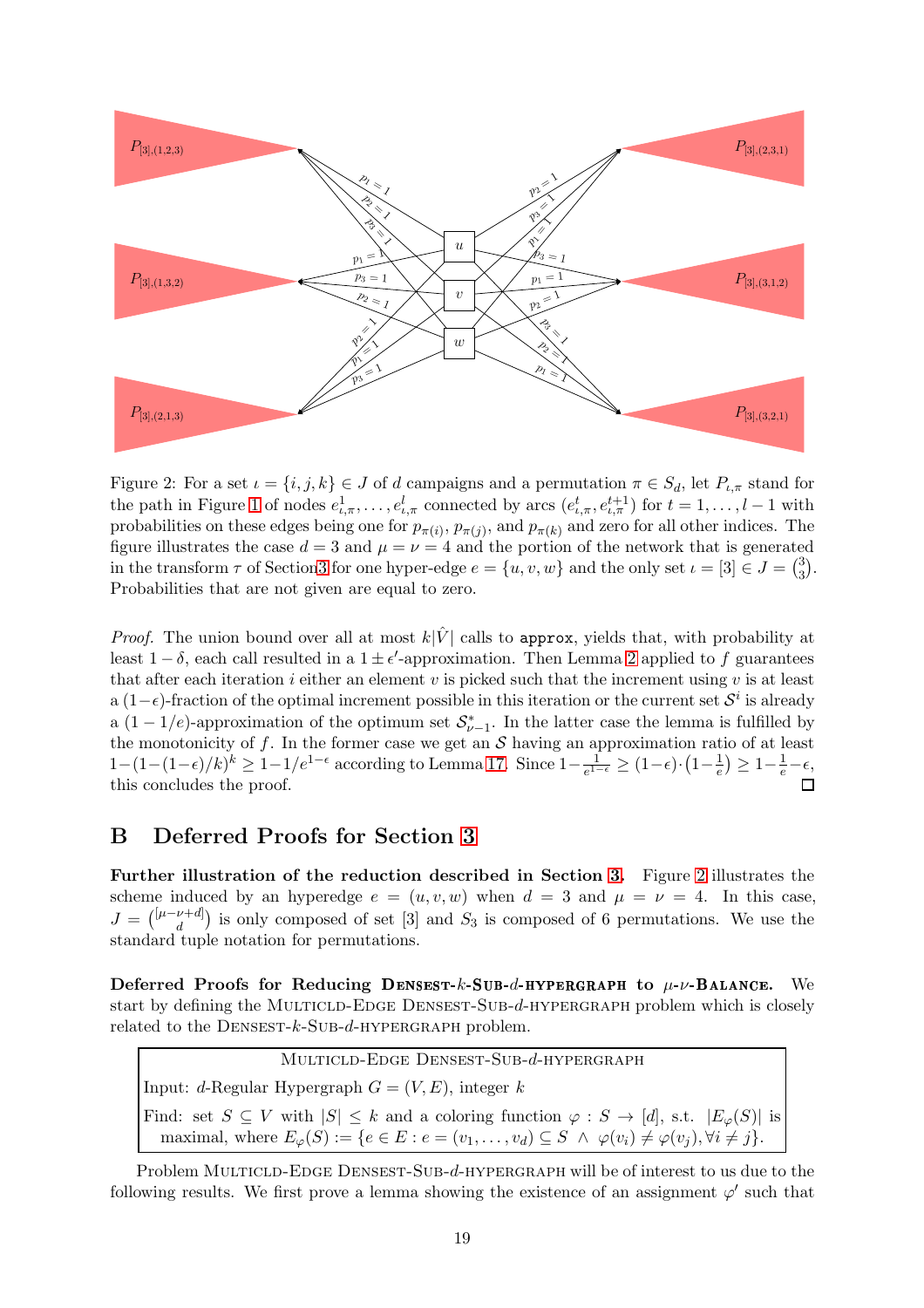at least a fraction  $p$  of the hyperedges in the induced sub-hypergraph of a set  $S$  have differently colored endpoints.

<span id="page-19-0"></span>**Lemma 18.** Let  $G = (V, E)$  be a d-regular hypergraph. For any set  $S \subseteq V$ , there is an assignment  $\varphi' : S \to [d] \; s.t. \; |E_{\varphi'}(S)| \geq p \cdot |E(S)| \; where \; p = d!/d^d.$ 

*Proof.* Let  $S \subseteq V$ . Consider the probabilistic procedure in which, for each node, we assign a color from [d] uniformly at random and independently of the other nodes. This procedures yields a coloring  $\varphi$ . For any  $e = (v_1, \ldots, v_d)$  in S, the probability that  $\varphi(v_i) \neq \varphi(v_j)$  for all  $i \neq j$  is p. This property is guaranteed if and only if  $(\varphi(v_1), \ldots, \varphi(v_d))$  corresponds to one of the d! permutation of [d]. In total, there are  $d^d$  ways of coloring e. Hence, the expected value of  $|E_{\varphi}(S)|$  is  $p \cdot |E(S)|$ . Consequently, the function  $\varphi'$  that maximizes  $|E_{\varphi'}(S)|$  satisfies  $|E_{\varphi'}(S)| \geq p \cdot |E(S)|$ .

This leads to the following corollary.

<span id="page-19-1"></span>**Corollary 19.** Denoting with  $DKSH_d^*(G, k)$  and  $MCD_d^*(G, k)$  the value of the optimal solution *for* Densest-k-Sub-d-hypergraph *and* Multicld-Edge Densest-Sub-d-hypergraph *on*  $(G, k)$ , respectively, we have that  $DKSH_d^*(G, k) \leq MCD_p^*(G, k)/p$ , where  $p = d!/d^d$ .

*Proof.* Let S be a set that achieves  $DKSH_d^*(G, k) = |E(S)|$ , then  $DKSH_d^*(G, k) = |E(S)| \le$  $|E_{\varphi'}(S)|/p \leq \mathrm{MCD}^*_d(G,k)/p$ , where  $\varphi'$  is as in Lemma [18.](#page-19-0)

Recall that we fixed a  $\mu$ - $\nu$ -BALANCE instance  $P = (\overline{G} = (\overline{V}, \overline{A}), \mathcal{P}, \mathcal{I}, \overline{k})$  resulting from the transform  $\tau$  as image of an DENSEST-k-SUB-d-HYPERGRAPH instance  $Q = (G = (V, E), k)$ . In what follows nodes in  $V_{\Box}$  (resp.  $V_{\odot}$ ) are called rectangle-nodes (resp. circle-nodes).

**Lemma 4.** (1) An optimal solution to  $\Phi$  also maximizes  $\Phi_{\bigcirc}$ , i.e.,  $\Phi_{\bigcirc}(\mathcal{S}_{\bigcirc}^{*}) = \Phi_{\bigcirc}(\mathcal{S}^{*})$ .

- (2) It holds that  $\Phi_{\circlearrowleft}(\mathcal{S}_{\circlearrowleft}^{*}) \geq l \cdot p \cdot \text{DKSH}_{d}^{*}$ , where  $\text{DKSH}_{d}^{*}$  is the optimal value of DENSEST-k-Sub-d-hypergraph in Q and  $p = d!/d^d$ .
- *(3)* Given  $S \∈ \Sigma$ , we can, in polynomial time, build a feasible solution S of Q such that  $|E(S)|$  >  $\Phi_{\bigcirc}(\mathcal{S})/(\lambda l).$
- *Proof.* 1. We can w.l.o.g. assume that  $S^* \cap V_{\bigcirc} = \emptyset$  and  $S^* \cap V_{\bigcirc} = \emptyset$ . Then, it follows that both  $\Phi_{\bigcirc}(S^*)$  and  $\Phi_{\bigcirc}(S^*_{\bigcirc})$  are multiples of l. Now, assume for the purpose of contradiction that  $\Phi_{\bigcirc}(S_{\bigcirc}^*) > \Phi_{\bigcirc}(S^*)$ . Then,  $\Phi_{\bigcirc}(S_{\bigcirc}^*) \ge \Phi_{\bigcirc}(S^*) + l$  which leads to

$$
\Phi(\mathcal{S}^*) = \Phi_{\bigcirc}(\mathcal{S}^*) + \Phi_{\Box}(\mathcal{S}^*) \leq \Phi_{\bigcirc}(\mathcal{S}_{\bigcirc}^*) - l + |V| < \Phi(\mathcal{S}_{\bigcirc}^*),
$$

using that  $l > |V|$ . This is a contradiction to  $S^*$  being optimal.

- 2. Let  $(S^*,\varphi^*)$  be an optimal solution to the MULTICLD-EDGE DENSEST-SUB-d-HYPERGRAPH problem induced by Q. Construct a solution S for  $\mu$ - $\nu$ -BALANCE by letting  $S_i := \{v \in$  $V: \varphi(v) = i$ ,  $\forall i \in [d]$ . Clearly  $\Phi_{\bigcirc}(S) = l |E_{\varphi^*}(S^*)|$ . Thus, using Corollary [19:](#page-19-1)  $\Phi_{\bigcirc}(S^*) \ge$  $l \cdot \text{MCD}^*_d \geq l \cdot p \cdot \text{DKSH}^*_d$ .
- 3. Let  $S = \{v \in V_{\square} : v \in S_i \text{ for some } i \in [\mu \nu + d] \} \subseteq V_{\square} = V$  be the set of rectangle-nodes where S propagates at least one campaign in  $[\mu - \nu + d]$ . Clearly,  $|S| \leq k$ . Let  $q = |E(S)|$ be the number of edges in the sub-graph of G induced by S. Then,  $\Phi_{\cap}(\mathcal{S}) \leq \lambda \mathcal{U}_q$ , since each edge in G can count for  $\lambda l$  circle-nodes if the d corresponding rectangle-nodes propagate all campaigns in  $[\mu - \nu + d]$ . It follows that  $|E(S)| \geq \Phi_{\odot}(S)/(\lambda l)$ .  $\Box$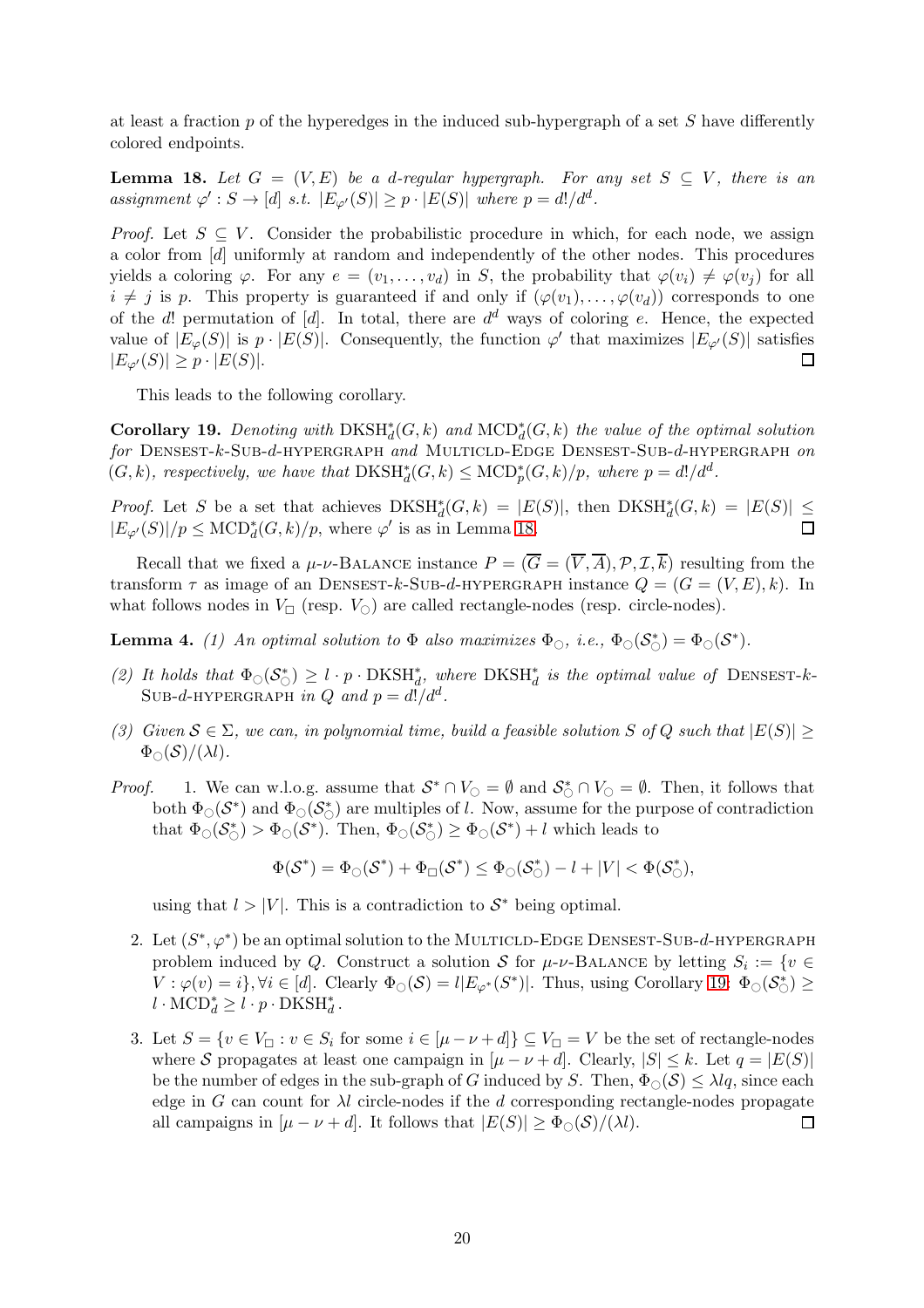### <span id="page-20-0"></span>C Deferred Proofs for Section [4](#page-8-0)

#### C.1 Deferred Proofs for the Analysis of Algorithm GREEDYTUPLE

The aim of this section is to prove the following Lemma.

**Lemma 7.** *Let*  $0 < \epsilon < 1$ *,*  $\delta \leq 1/2$ *, and*  $\ell \in [1, \nu - 1]$ *. With probability at least*  $1 - \delta$ *, after each iteration* i *of Algorithm [1,](#page-8-1) it either holds that*

$$
\Phi^{\geq \ell}(\mathcal{S}^i) \geq \Big(1-\Big(1-\frac{1-\frac{\epsilon}{2}}{\binom{k}{\nu-\ell}}\Big)^i\Big)\cdot \Phi^{\geq \ell}(\mathcal{S}^*_{\geq \ell}) \quad \text{ or } \quad \Phi^{\geq \ell}(\mathcal{S}^i) \geq \big(1-\frac{1}{e}\big)\cdot \Phi^{\geq \ell}(\mathcal{S}^*_{\geq \ell}).
$$

For this purpose, we will first prove the following lemma.

<span id="page-20-2"></span>**Lemma 20.** *Let* 0 <  $\epsilon$  < 1, δ ≤ 1/2*,* and  $\ell$  ∈ [1,  $\nu$  − 1]*. With probability at least* 1 − δ*, after each iteration i of* GREEDYTUPLE( $\epsilon$ ,  $\delta$ ,  $\ell$ ,  $\mathcal{I}$ ,  $\nu$ ,  $k$ ), *it either holds that* 

$$
\Phi^{\geq \ell}(\mathcal{S}^i) - \Phi^{\geq \ell}(\mathcal{S}^{i-1}) \geq \frac{1 - \frac{\epsilon}{2}}{\binom{k}{\nu - \ell}} \cdot (\Phi^{\geq \ell}(\mathcal{S}^*_{\geq \ell}) - \Phi^{\geq \ell}(\mathcal{S}^{i-1})). \quad \text{ or } \quad \Phi^{\geq \ell}(\mathcal{S}^i) \geq \left(1 - \frac{1}{e}\right) \cdot \Phi^{\geq \ell}(\mathcal{S}^*_{\geq \ell}).
$$

*Proof.* Algorithm GREEDYTUPLE( $\epsilon, \delta, \ell, \mathcal{I}, \nu, k$ ) calls algorithm approx at most t times. Let us call  $E_i$  the event that the *i*'th call to approx "succeeds", i.e., that the call results in  $1 \pm \epsilon'$ approximation  $\tilde{\Phi}^{\geq \ell}(\mathcal{T})$ . That is, it holds that  $(1 - \epsilon')\Phi^{\geq \ell}(\mathcal{T}) \leq \tilde{\Phi}^{\geq \ell}(\mathcal{T}) \leq (1 + \epsilon')\Phi^{\geq 1}(\mathcal{T})$ . This event happens with probability at least  $1 - \delta' = 1 - \delta/t$ . Since there are at most t many evaluations, using the union bound, we obtain that the probability that all evaluations succeed is at least  $1 - \delta$ . Now the statement follows with Lemma [2.](#page-5-1) It states that either  $\Phi^{\geq \ell}(\mathcal{S}^i) \geq (1-\frac{1}{e}) \cdot \Phi^{\geq \ell}(\mathcal{S}^*_{\geq \ell})$  or, for the element  $\tau$  picked by the algorithm, it holds that  $\Phi^{\geq \ell}(\mathcal{S}^{i-1} \cup \tau) - \Phi^{\geq \ell}(\mathcal{S}^{i-1}) \geq (1 - \frac{\epsilon}{2})$  $\frac{\epsilon}{2})/(\frac{k}{\nu-1})$  $\frac{k}{\nu-\ell}$ ) · ( $\Phi^{\geq \ell}(\mathcal{S}_{\geq \ell}^*) - \Phi^{\geq \ell}(\mathcal{S}^{i-1})$ ) using Lemma [1.](#page-4-1)  $\Box$ 

We can now prove Lemma [7.](#page-8-3)

*Proof of Lemma* [7.](#page-8-3) We show the statement by induction. For  $i = 1$ , we note that by Lemma [20,](#page-20-2) we either have  $\Phi^{\geq \ell}(\mathcal{S}^1) - \Phi^{\geq \ell}(\mathcal{S}^0) \geq (1 - \frac{\epsilon}{2})$  $\frac{\epsilon}{2})/(\frac{k}{\nu-1})$  $\frac{k}{\nu-\ell}\big)\cdot(\Phi^{\geq \ell}(\mathcal{S}^*_{\geq \ell}) - \Phi^{\geq \ell}(\mathcal{S}^0)) \,\,\text{or}\,\, \Phi^{\geq \ell}(\mathcal{S}^i) \geq \big(1-\frac{1}{\nu}\big)$ 1  $\frac{1}{e}$ .  $\Phi^{\geq \ell}(\mathcal{S}_{\geq \ell}^*)$ . In the latter case the statement holds, in the former case, we get  $\Phi^{\geq \ell}(\mathcal{S}^1)$   $\geq$  $(1-\frac{\epsilon}{2})$  $\frac{\epsilon}{2})/(\frac{k}{\nu-1})$  $v_{\nu-\ell}^k$ )  $\cdot \Phi^{\geq \ell}(\mathcal{S}_{\geq \ell}^*)$  and thus the statement follows in both cases. For  $i > 1$ , let us assume that the statement holds after iteration  $i-1$ . If  $\Phi^{\geq \ell}(\mathcal{S}^{i-1}) \geq (1-1/e) \cdot \Phi^{\geq \ell}(\mathcal{S}^*_{\geq \ell})$ , we have  $\Phi^{\geq \ell}(\mathcal{S}^i) \geq (1-1/e) \cdot \Phi^{\geq \ell}(\mathcal{S}^*_{\geq \ell})$  by monotonicity. In the other case, we have that

$$
\Phi^{\geq \ell}(\mathcal{S}^{i-1}) \geq \left(1 - \left(1 - \frac{1 - \frac{\epsilon}{2}}{\binom{k}{\nu - \ell}}\right)^{i-1}\right) \cdot \Phi^{\geq \ell}(\mathcal{S}^*_{\geq \ell}).\tag{4}
$$

<span id="page-20-3"></span> $\Box$ 

Applying Lemma [20](#page-20-2) yields that either  $\Phi^{\geq \ell}(\mathcal{S}^i) \geq (1-1/e) \cdot \Phi^{\geq \ell}(\mathcal{S}^*_{\geq \ell})$ , in which case the statement holds, or we obtain

$$
\Phi^{\geq \ell}(\mathcal{S}^i)=\Phi^{\geq \ell}(\mathcal{S}^{i-1})+(\Phi^{\geq \ell}(\mathcal{S}^i)-\Phi^{\geq \ell}(\mathcal{S}^{i-1}))\geq \Big(1-\frac{1-\frac{\epsilon}{2}}{\binom{k}{\nu-1}}\Big)\Phi^{\geq \ell}(\mathcal{S}^{i-1})+\frac{1-\frac{\epsilon}{2}}{\binom{k}{\nu-1}}\Phi^{\geq \ell}(\mathcal{S}^*_{\geq \ell}).
$$

Applying [\(4\)](#page-20-3) yields the claim.

#### <span id="page-20-1"></span>C.2 Deferred Proofs for the Analysis of Algorithm GREEDYITER

In this section we prove lemmata [9](#page-9-2) and [10](#page-9-1) which are paramount in proving the approximation ratio of Algorithm GREEDYITER.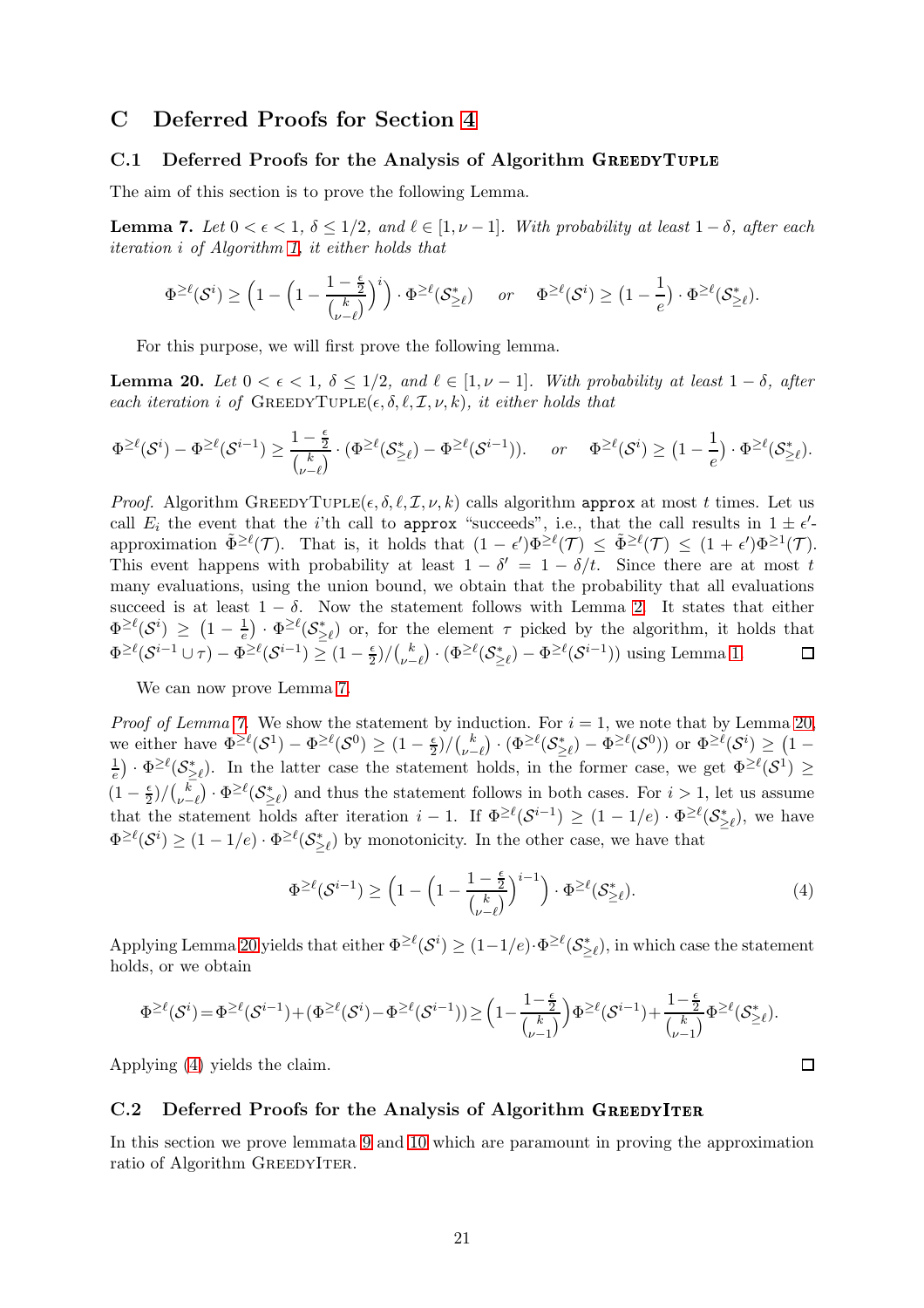**Lemma 9.** Let  $\epsilon > 0$  and assume that  $k \geq 2(\nu - 1)/\epsilon$ . If  $\mathcal{S}^{[1]} \subseteq \hat{V}$  is the set of cardinality  $\lfloor k/(\nu-1)\rfloor$  *selected in the first iteration of* GREEDYITER( $\epsilon, \delta, \mathcal{I}, \nu, k$ ), then, with probability at *least*  $1 - \delta/\nu$ *, it holds that*  $\Phi_2^{\geq 1}$  $\frac{\geq 1}{2}(\mathcal{I},\mathcal{S}^{[1]}) \geq \frac{1-\frac{1}{e}-\epsilon}{\nu} \cdot \Phi^{\geq 1}(\mathcal{I},\mathcal{S}_{\geq 1}^*),$  where  $\mathcal{S}_{\geq 1}^*$  is a set of cardinality k maximizing  $\Phi^{\geq 1}(\mathcal{I},\cdot).$ 

*Proof.* Let  $S^*_{\lfloor k/(\nu-1)\rfloor}$  and  $S^*_{k}$  be sets of cardinality  $\lfloor k/(\nu-1)\rfloor$  and k, respectively, maximizing  $\Phi_2^{\geq 1}$  $\sum_{k=1}^{n} (1, \cdot)$ . Furthermore, let T be a subset of  $S_k^*$  of cardinality  $\lfloor k/(\nu-1) \rfloor$  that maximizes  $\Phi_{2}^{\geq 1}$  $\frac{\geq 1}{2}(\mathcal{I},\cdot)$ . Lemma [3](#page-5-3) yields that for  $\epsilon' = \epsilon/2$ , with probability at least  $1 - \delta/\nu$ , we have that

$$
\Phi_2^{\geq 1}(\mathcal{I}, \mathcal{S}^{[1]}) \geq \left(1 - \frac{1}{e} - \epsilon'\right) \cdot \Phi_2^{\geq 1}(\mathcal{I}, \mathcal{S}^*_{\lfloor k/(\nu - 1) \rfloor}) \geq \left(1 - \frac{1}{e} - \epsilon'\right) \cdot \Phi_2^{\geq 1}(\mathcal{I}, \mathcal{T}).\tag{5}
$$

Using the submodularity and monotonicity of  $\Phi_2^{\geq 1}(\mathcal{I},\cdot)$  and the maximum choice of  $\mathcal T$  yields

<span id="page-21-1"></span><span id="page-21-0"></span>
$$
\Phi_2^{\geq 1}(\mathcal{I}, \mathcal{S}_k^*) \leq \left\lceil \frac{k}{\lfloor k/(\nu - 1) \rfloor} \right\rceil \cdot \Phi_2^{\geq 1}(\mathcal{I}, \mathcal{T}) \leq \frac{\nu}{1 - \epsilon'} \cdot \Phi_2^{\geq 1}(\mathcal{I}, \mathcal{T}),\tag{6}
$$

as  $k \geq (\nu - 1)/\epsilon'$  implies  $k - \nu + 1 \geq (1 - \epsilon')k$  and thus  $\lceil \frac{k}{\lfloor k/\nu \rfloor} \rceil$  $\frac{k}{\lfloor k/(\nu-1)\rfloor}\rceil \leq \lceil \frac{k(\nu-1)}{k-\nu+1}\rceil \leq \lceil \frac{\nu-1}{1-\epsilon'}\rceil \leq \frac{\nu}{1-\epsilon'}$ . By combining the estimates from [\(5\)](#page-21-0) and [\(6\)](#page-21-1), we obtain

$$
\Phi_2^{\geq 1}(\mathcal{I},\mathcal{S}^{[1]})\geq \frac{(1-\frac{1}{e}-\epsilon')(1-\epsilon')}{\nu}\cdot \Phi_2^{\geq 1}(\mathcal{I},\mathcal{S}_k^*)\geq \frac{(1-\frac{1}{e}-\epsilon)}{\nu}\cdot \Phi_\nu^{\geq 1}(\mathcal{I},\mathcal{S}_{\geq 1}^*),
$$

where the last step uses that  $x(1 - \epsilon') \ge x - \epsilon'$  for any  $x \le 1$ , the definition of  $\epsilon' = \epsilon/2$ , and the fact that  $\mathcal{S}_k^*$  and  $\mathcal{S}_{\geq 1}^*$  are both of size k and thus  $\Phi_2^{\geq 1}(\mathcal{I}, \mathcal{S}_k^*) \geq \Phi_2^{\geq 1}$  $\frac{\geq 1}{2}(\mathcal{I},\mathcal{S}_{\geq 1}^*) \geq \Phi_{\nu}^{\geq 1}(\mathcal{I},\mathcal{S}_{\geq 1}^*).$ 

Lemma 10. Let  $\epsilon > 0$ ,  $\ell \geq 2$  and assume that  $k \geq 2(\nu-1)/\epsilon$ . If  $\mathcal{S}^{[\ell]} \subseteq \hat{V}$  is the set of cardinality  $\lfloor k/(\nu-1) \rfloor$  *selected in the* ℓ<sup>*'th iteration of* GREEDYITER( $\epsilon$ ,  $\delta$ ,  $\mathcal{I}$ ,  $\nu$ ,  $k$ ), then, with probability at</sup>  $least\ 1-\delta/\nu, \ it \ holds\ that\ \Phi_{\ell+1}^{\geq \ell}(\mathcal{R}^{[\ell]},\mathcal{S}^{[\ell]}) \geq \frac{(1-\frac{1}{e}-\epsilon)k}{2(\ell+1)(\nu-1)|V|} \cdot \Phi_{\ell}^{\geq \ell-1}$  $\frac{\geq \ell-1}{\ell}(\mathcal{R}^{[\ell-1]},\mathcal{S}^{[\ell-1]}).$ 

*Proof.* We use the shorthand  $\Phi^{[\ell]}(\cdot) := \Phi_{\ell+1}^{\geq \ell}(\mathcal{R}^{[\ell]},\cdot)$  and similar  $\Phi^{[\ell-1]}(\mathcal{S}) := \Phi_{\ell}^{\geq \ell-1}(\mathcal{R}^{[\ell-1]},\cdot)$ . We define  $U := V \times [\ell + 1]$  and partition it into sets of cardinality  $\lfloor k/(\nu - 1) \rfloor$  plus a possible set of smaller size. The number of sets in the partition is  $t := \lceil \frac{(\ell+1)|V|}{\lfloor k/(\nu-1) \rfloor} \rceil$  $\frac{(k+1)|V|}{[k/(\nu-1)]}$ . Denote these sets by  $U_1, \ldots, U_t$ . Now, let  $\mathcal T$  be any set of cardinality  $\lfloor k/(\nu-1)\rfloor$  that maximizes  $\Phi^{[\ell]}(\cdot)$  and assume for the purpose of contradiction that

<span id="page-21-2"></span>
$$
\Phi^{[\ell]}(\mathcal{T}) - \Phi^{[\ell]}(\emptyset) < \frac{1}{t} \cdot (\Phi^{[\ell-1]}(\mathcal{S}^{[\ell-1]}) - \Phi^{[\ell]}(\emptyset)).\tag{7}
$$

By definition of  $\mathcal{T}$ , we have  $\Phi^{[\ell]}(\mathcal{T}) \geq \Phi^{[\ell]}(U_i)$  for  $i \in [t]$ . Hence, by submodularity we get

$$
\Phi^{[\ell]}(U) - \Phi^{[\ell]}(\emptyset) \leq \sum_{i=1}^t \left( \Phi^{[\ell]}(U_i) - \Phi^{[\ell]}(\emptyset) \right) \leq t \left( \Phi^{[\ell]}(\mathcal{T}) - \Phi^{[\ell]}(\emptyset) \right) < \Phi^{[\ell-1]}(\mathcal{S}^{[\ell-1]}) - \Phi^{[\ell]}(\emptyset).
$$

Since the maximum possible number of nodes, say N are guaranteed to be reached by  $\ell + 1$ campaigns from sets U, we have however that  $\Phi^{[\ell]}(V^{\ell+1}) = N$ . On the other hand we have  $\Phi^{[\ell-1]}(\mathcal{S}^{[\ell-1]}) \leq N$ , which leads to a contradiction. From Lemma [3](#page-5-3) we know that, with probability at least  $1 - \delta/\nu$ , it holds that  $\Phi^{[\ell]}(\mathcal{S}^{[\ell]}) \geq (1 - 1/e - \epsilon') \cdot \Phi^{[\ell]}(\mathcal{T})$  with  $\epsilon' = \epsilon/2$ . Thus, together with the converse of [\(7\)](#page-21-2), we get

$$
\Phi^{[\ell]}(\mathcal{S}^{[\ell]}) \geq \frac{1 - \frac{1}{e} - \epsilon'}{t} \cdot (\Phi^{[\ell-1]}(\mathcal{S}^{[\ell-1]}) - \Phi^{[\ell]}(\emptyset)) + \Phi^{[\ell]}(\emptyset) \geq \frac{1 - \frac{1}{e} - \epsilon'}{t} \cdot \Phi^{[\ell-1]}(\mathcal{S}^{[\ell-1]}).
$$

It remains to observe that  $k \geq (\nu - 1)/\epsilon'$  implies  $k - \nu + 1 \geq (1 - \epsilon')k$  and thus

$$
t = \left\lceil \frac{(\ell+1)|V|}{\lfloor k/(\nu-1) \rfloor} \right\rceil \le \left\lceil \frac{(\ell+1)(\nu-1)|V|}{k-\nu+1} \right\rceil \le \frac{2(\ell+1)(\nu-1)|V|}{(1-\epsilon')k}
$$

where the last inequality follows since  $k \leq \nu \cdot |V|$  and  $\nu \geq 2$  yield that the argument of the ceil-function is at least 1, and thus the error due to rounding is upper bounded by a factor of 2. The choice of  $\epsilon' = \epsilon/2$  leads the result.  $\Box$